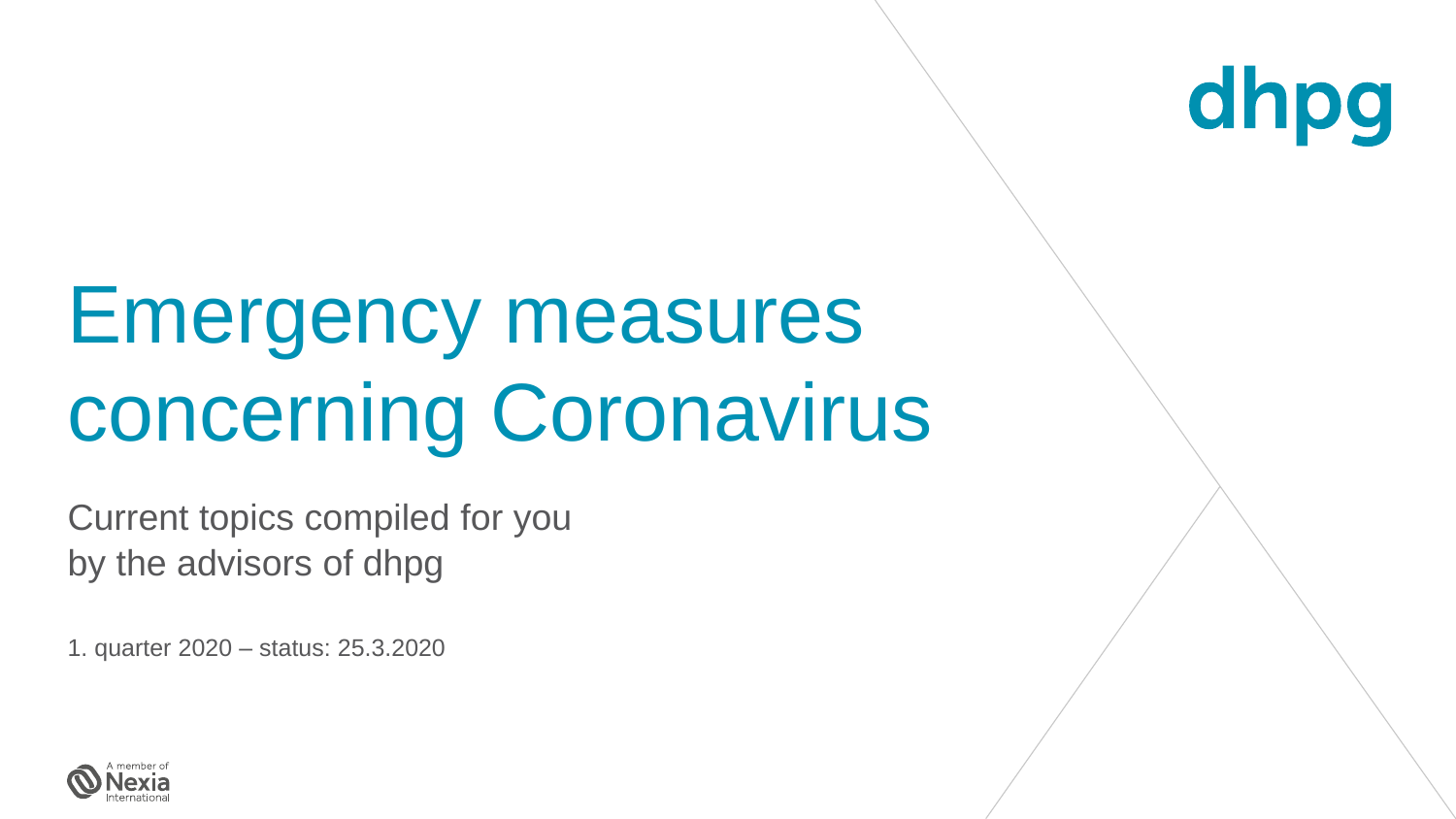## **Agenda**

Nexia

- ⁄ Emergency measures to secure liquidity and for cash optimisation
- ⁄ Suspension of the obligation to file for insolvency for companies affected by the Corona pandemic planned
- ⁄ What preconditions have to be met for short-time work (*Kurzarbeit*)?
- ⁄ Pandemic plan / guideline Coronavirus
- ⁄ Information for landlords and tenants (commercial rents)
- ⁄ Impacts on accounting value clarification versus value justification
- ⁄ The Coronavirus also affects IT security

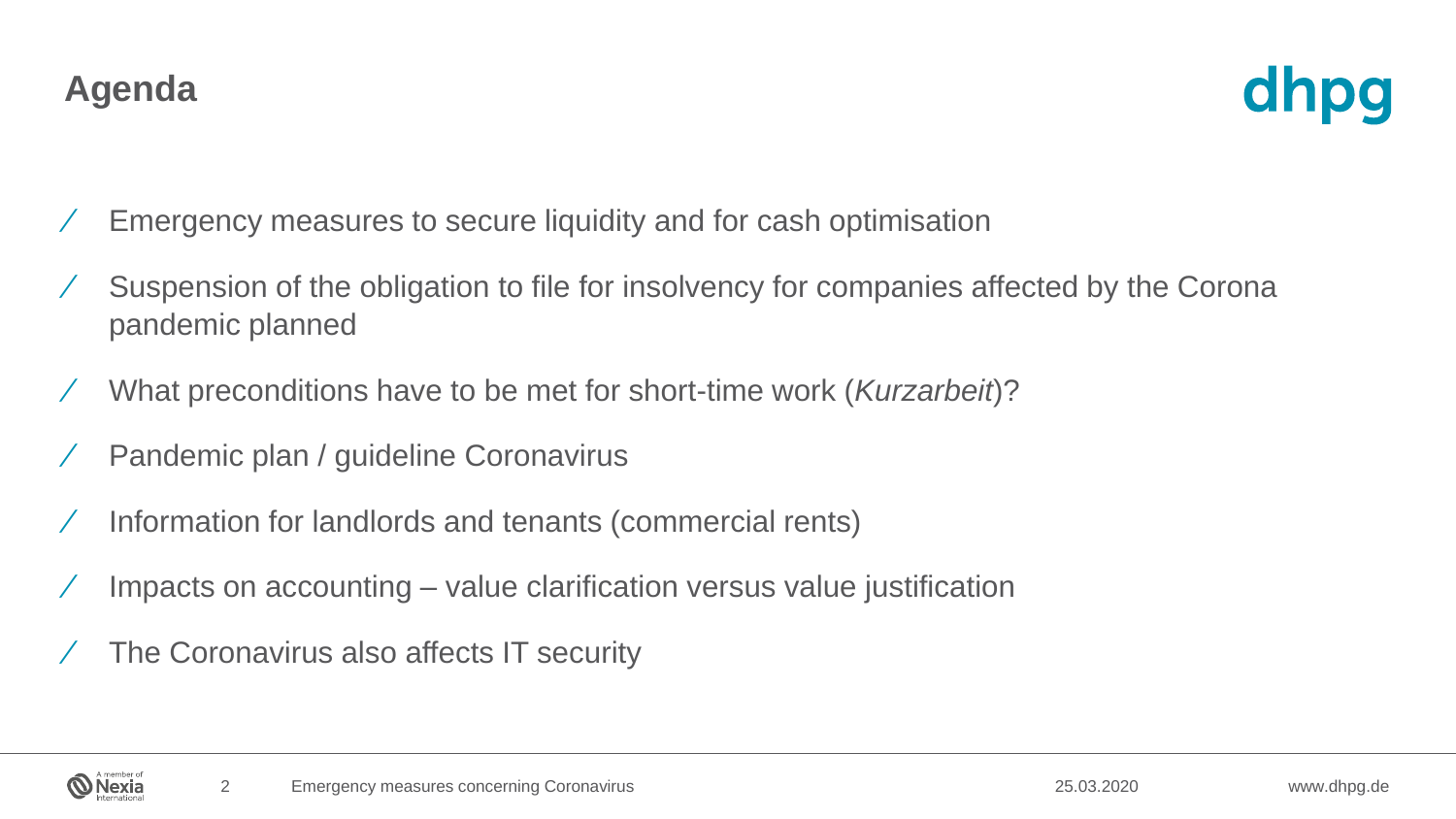

## Emergency measures to secure liquidity and for cash optimisation

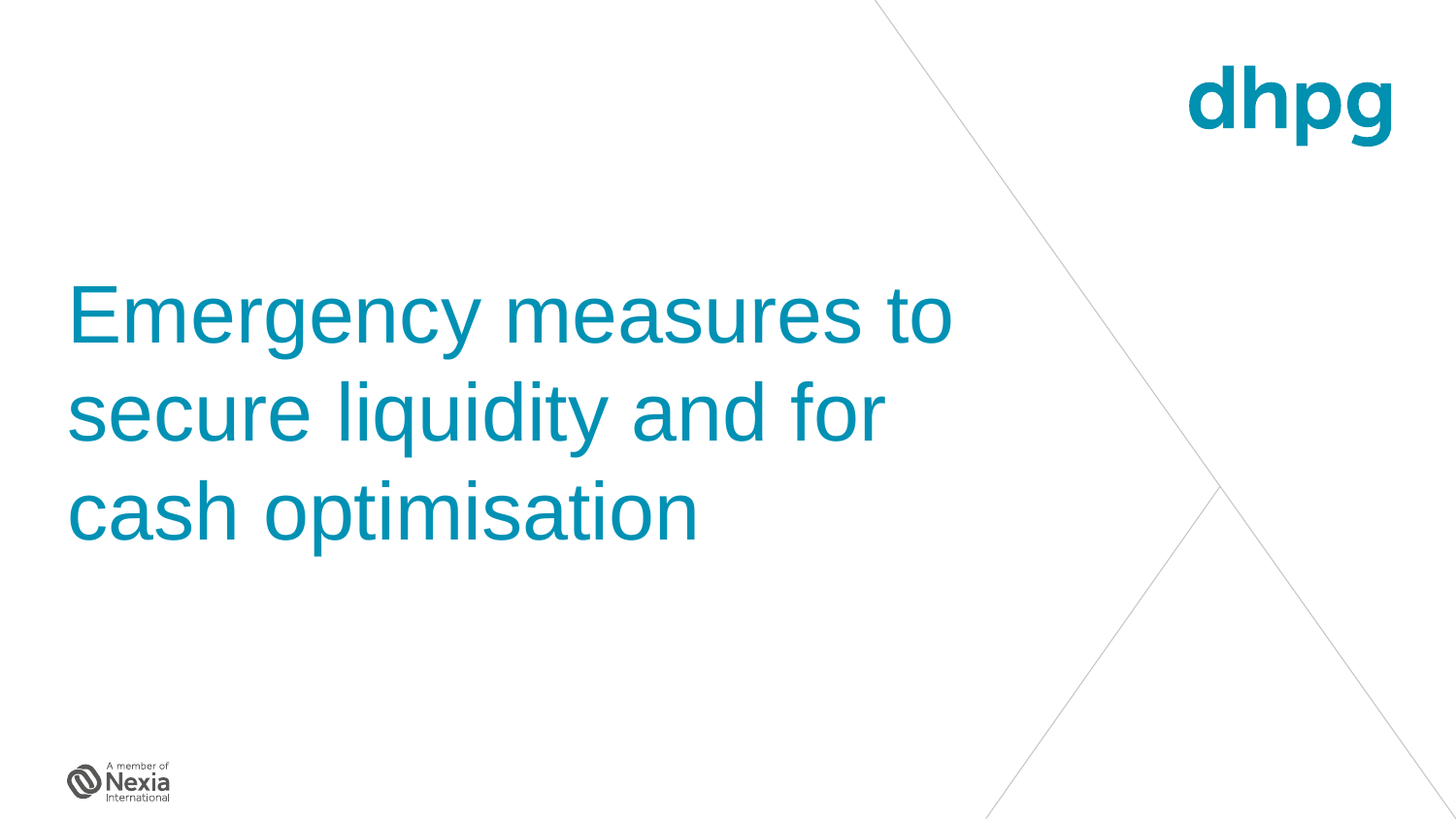## **Emergency measures to secure liquidity and for cash optimisation (1)**



#### **Measures by the tax authorities**

- ⁄ To ensure liquidity, taxpayers, who are evidently and significantly affected, can submit an application to reduce the advance payment with a brief indication of the current income expectations for 2020 to the tax authority (income tax and corporate income tax).
- ⁄ On application, the tax offices in North Rhine Westphalia will set the special advance payments for permanent extensions of VAT for companies affected by the crisis down to zero.
- ⁄ Facilitated deferral regulation for income tax, corporate income tax and Value Added Tax
- ⁄ Here, you will find the application forms for tax relief due to the effects of Coronavirus
	- ⁄ [Finanzverwaltung NRW](https://www.finanzverwaltung.nrw.de/de/steuererleichterungen-aufgrund-der-auswirkungen-des-coronavirus) (tax authority North Rhine Westphalia)
	- ⁄ [Finanzverwaltung Bayern](https://www.finanzamt.bayern.de/LfSt/) (tax authority Bavaria)
- ⁄ The tax authorities waive enforcement measures and late payment penalties until the end of the year

⁄ For details see [Schreiben des Bundesministeriums für Finanzen \(BMF\) vom 19.3.2020 \(](https://www.bundesfinanzministerium.de/Content/DE/Downloads/BMF_Schreiben/Weitere_Steuerthemen/Abgabenordnung/2020-03-19-steuerliche-massnahmen-zur-beruecksichtigung-der-auswirkungen-des-coronavirus.html?cms_pk_kwd=19.03.2020_Steuerliche+Ma%C3%9Fnahmen+zur+Ber%C3%BCcksichtigung+der+Auswirkungen+des+Coronavirus+COVID-19+SARS-CoV-2+&cms_pk_campaign=Newsletter-19.03.2020)Download)



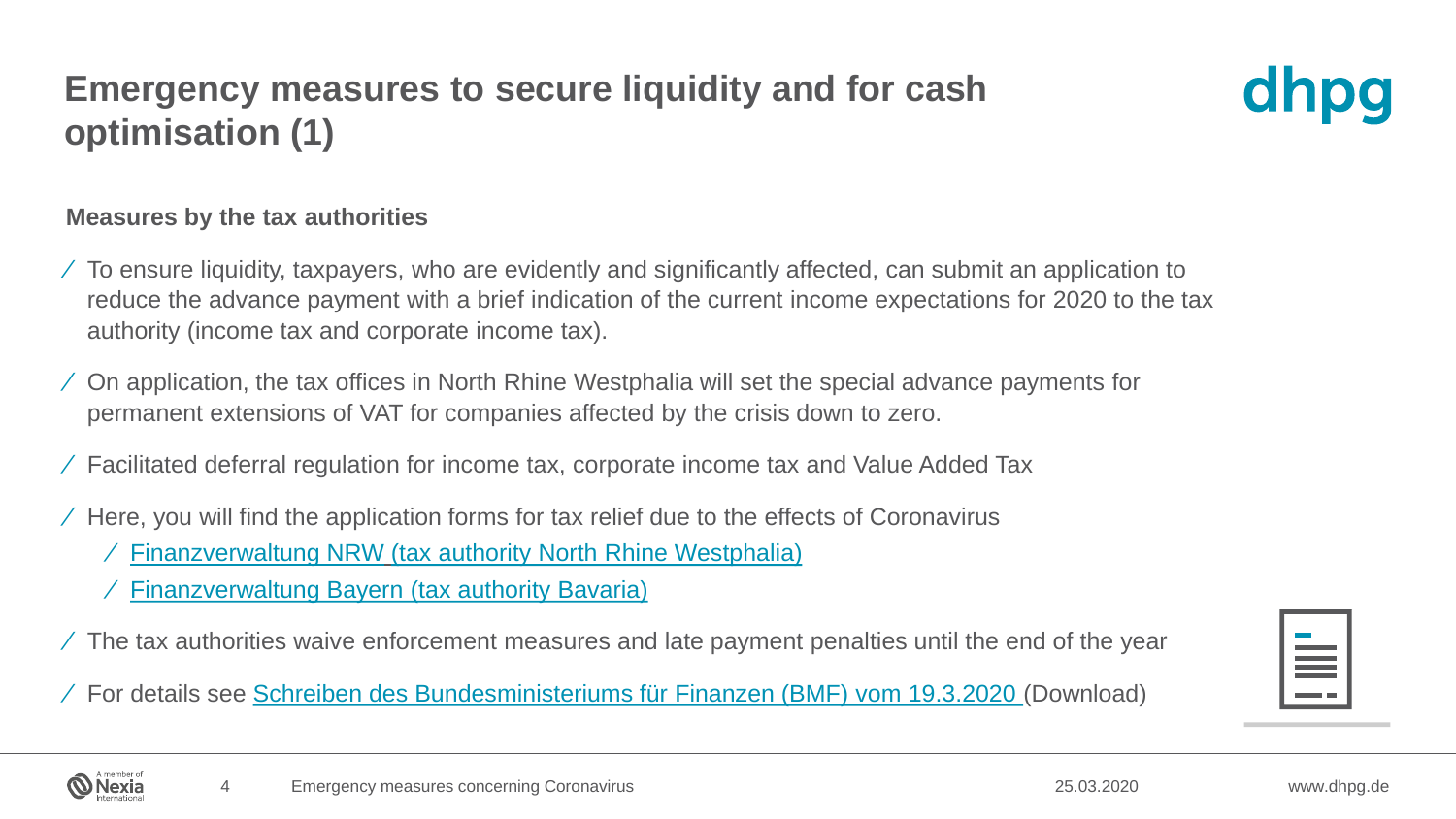### **Emergency measures to secure liquidity and for cash optimisation (2)**



#### **Trade tax**

- ⁄ Pursuant to Sec. 19 para. 3 sentence 3 German Trade Tax Act (*Gewerbesteuergesetz / GewStG*), the tax office can initiate the adjustment of the trade tax prepayments for the current assessment period if it is aware of changed circumstances with regard to the trade income
- ⁄ In this respect, taxpayers who are affected directly and significantly by Coronavirus may apply for a reduction of the trade tax base for advance payments until 31 December 2020 by indicating their circumstances
- ⁄ These applications must not be rejected because the taxpayers cannot prove the value of the occurred damage in detail
- $\angle$  If the tax authority determines the trade tax assessment amount for the purpose of advance payments, the municipality concerned is bound by this when determining its trade tax advance payments (Sec. 19 para. 3 sentence 4 German Trade Tax Act (*GewStG*))

⁄ For details see the identical decree of the supreme tax [authorities](https://www.finanzamt.bayern.de/Informationen/download.php?url=Informationen/Steuerinfos/Weitere_Themen/Coronavirus/2020-03-19-gewerbesteuerliche-massnahmen-zur-beruecksichtigung-der-auswirkungen-des-coronavirus-anlage.pdf) of the federal states (download)

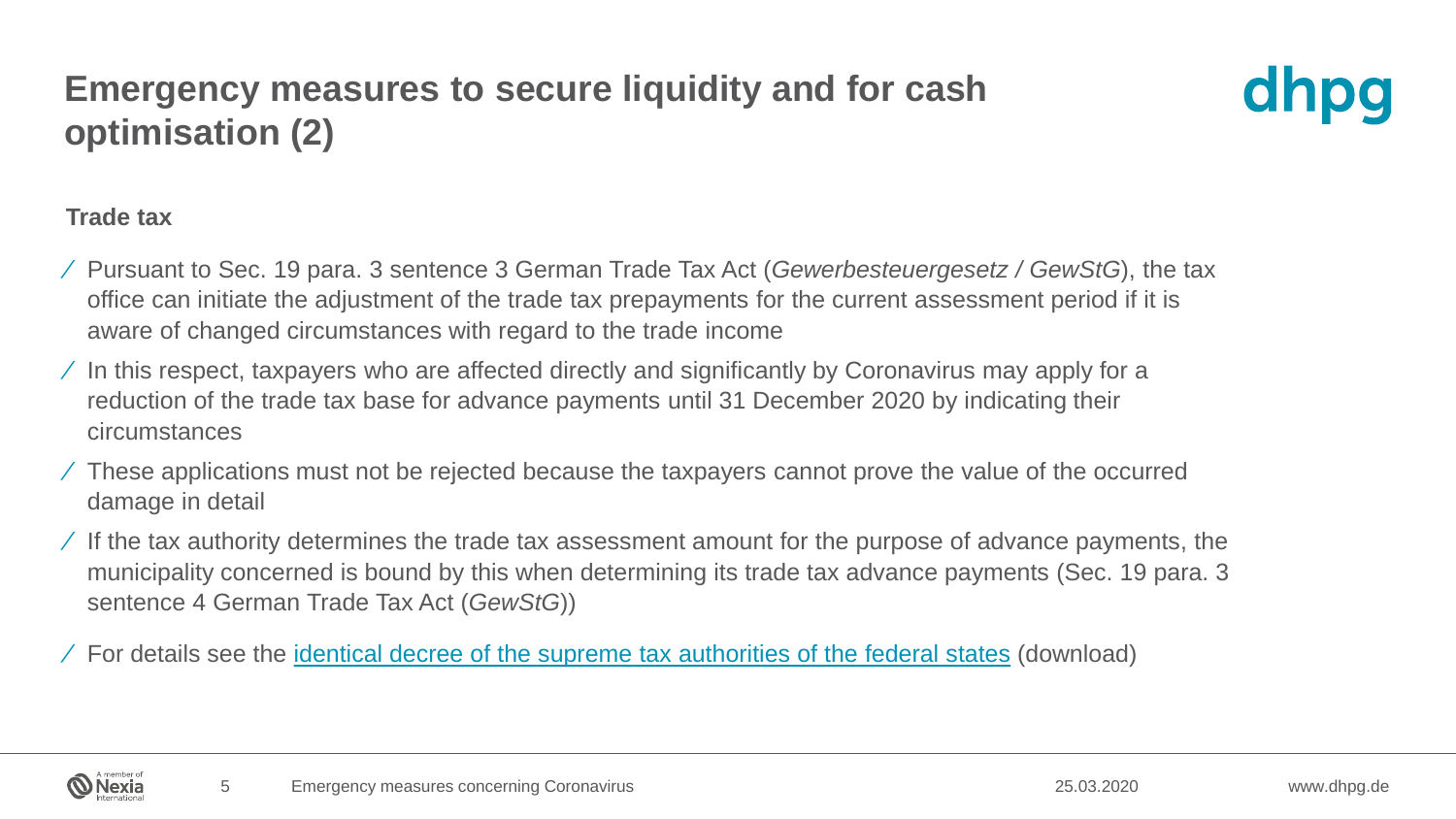### **Emergency measures to secure liquidity and for cash optimisation (3)**



#### **Value Added Tax (VAT)**

- ⁄ According to the Federal Ministry of Finance (BMF) there are measures regarding VAT pending:
	- ⁄ a prolongation of deadlines for advance VAT returns or
	- ⁄ a general changeover to quarterly advance VAT returns

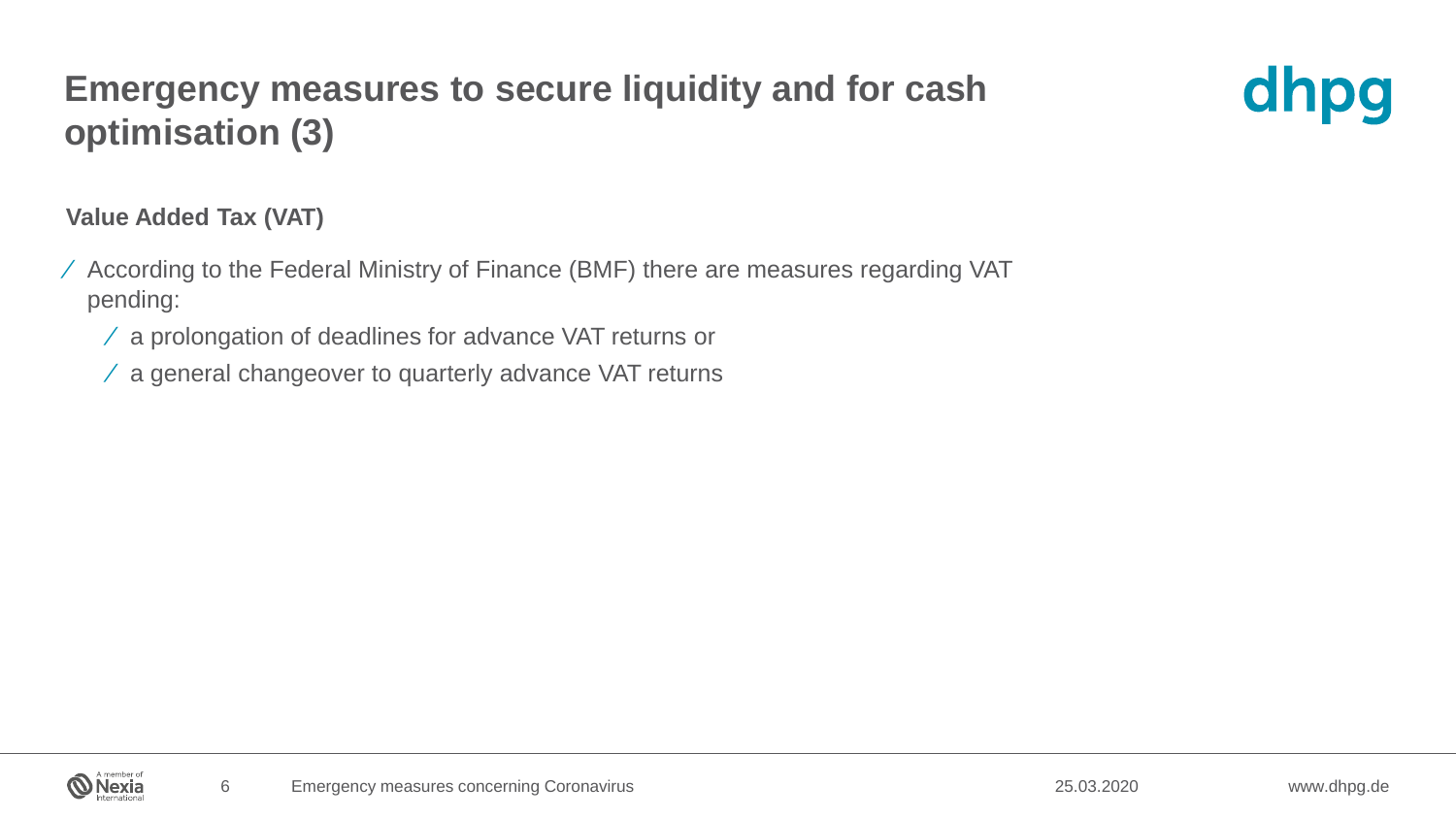### **Emergency measures to secure liquidity and for cash optimisation (4)**

#### **Measures by other institutions**

- ⁄ The trade association food and catering (possibly other trade associations as well) offers the affected companies interest-free deferral of contributions
- ⁄ The trade association will also suspend enforcement measures on deferrals of contributions
- ⁄ The umbrella association of the health insurances (*GKV-Spitzenverband*) is currently negotiating with the health insurances and the associated external insurers (e.g. German Pension Insurance (*Deutsche Rentenversicherung*), Federal Employment Agency (*Bundesagentur für Arbeit*)) about payment reliefs of social security contributions. The companies are recommended to negotiate with the health insurances as collecting agency about deferrals, waivers on late payment fines or suspension of enforcement on a caseby-case basis.



dhpq

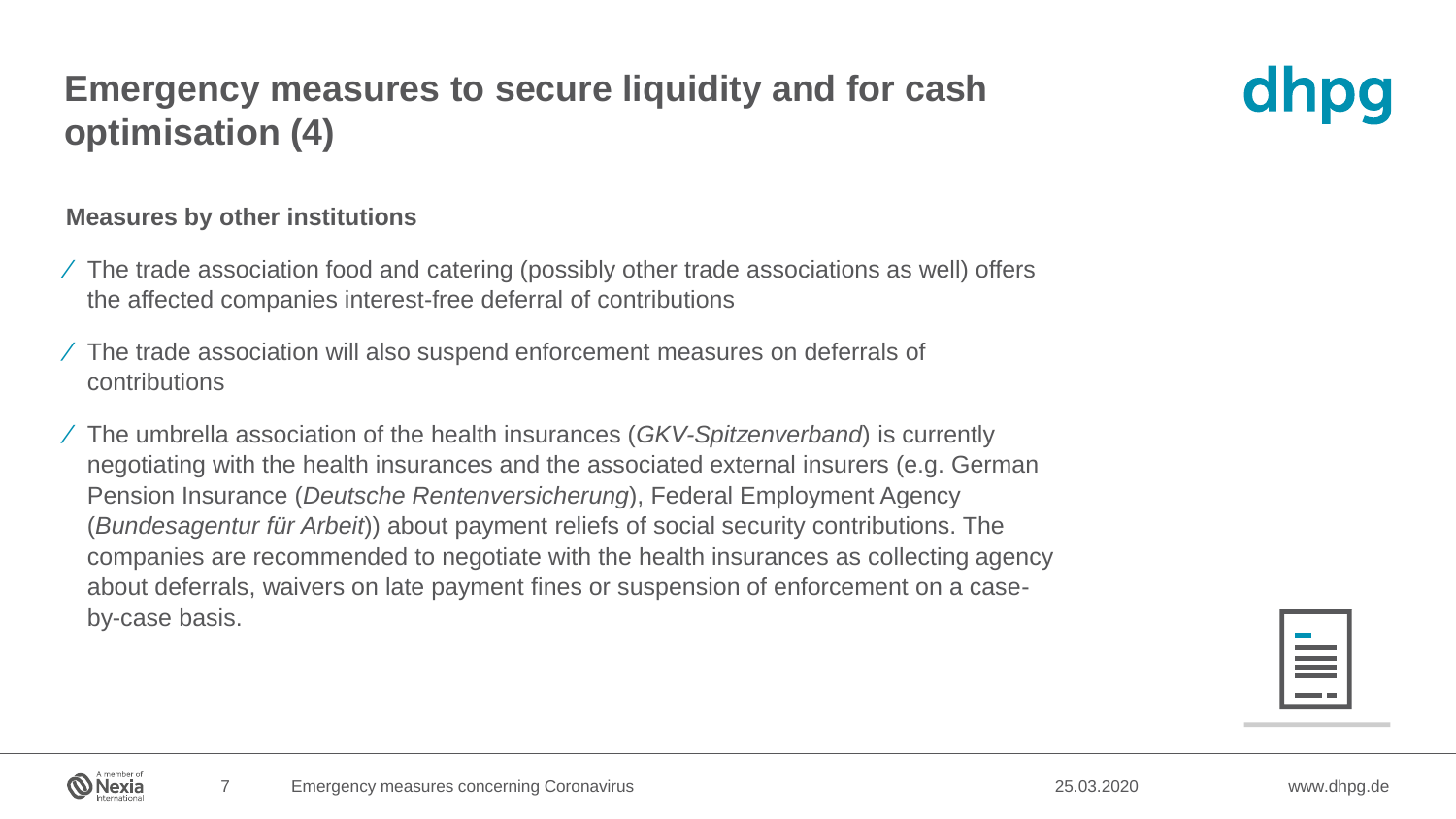### **Emergency measures to secure liquidity and for cash optimisation (5)**



#### **Measures for companies**

- ⁄ The first and well-implementable measure is the application for a suspension of repayment at the respective bank. The suspension of repayments is also useful for companies which are not yet in a problematic financial situation in order to create liquidity reserves
- ⁄ In case you have not yet invoiced open claims or receivables you are recommended to immediately address to the customer with the request to settle the claims as quick as possible. Unsettled services should be invoiced promptly.
- ⁄ Unsettled liabilities should be paid upon maturity only. Furthermore, conversations with the suppliers should be held in order to agree on deferral possibilities, resp. payment of liabilities in instalments.
- ⁄ To apply for loans to bridge liquidity shortage

⁄ Recommended reading: *[Krisenmanagement in Unternehmen: Mit diesen 7 Regeln steuern Sie Ihre Firma](https://www.impulse.de/management/unternehmensfuehrung/krisenmanagement-in-unternehmen/7484172.html?utm_source=unternehmernews&utm_medium=email&utm_campaign=unternehmernews&utm_content=https%3A%2F%2Fwww.impulse.de%2Fmanagement%2Funternehmensfuehrung%2Fkrisenmanagement-in-unternehmen%2F7484172.html)  durch die Krise* (Crisis management [in companies: these](https://www.impulse.de/management/unternehmensfuehrung/krisenmanagement-in-unternehmen/7484172.html?utm_source=unternehmernews&utm_medium=email&utm_campaign=unternehmernews&utm_content=https%3A%2F%2Fwww.impulse.de%2Fmanagement%2Funternehmensfuehrung%2Fkrisenmanagement-in-unternehmen%2F7484172.html) 7 rules help you conduct your company through the crisis)



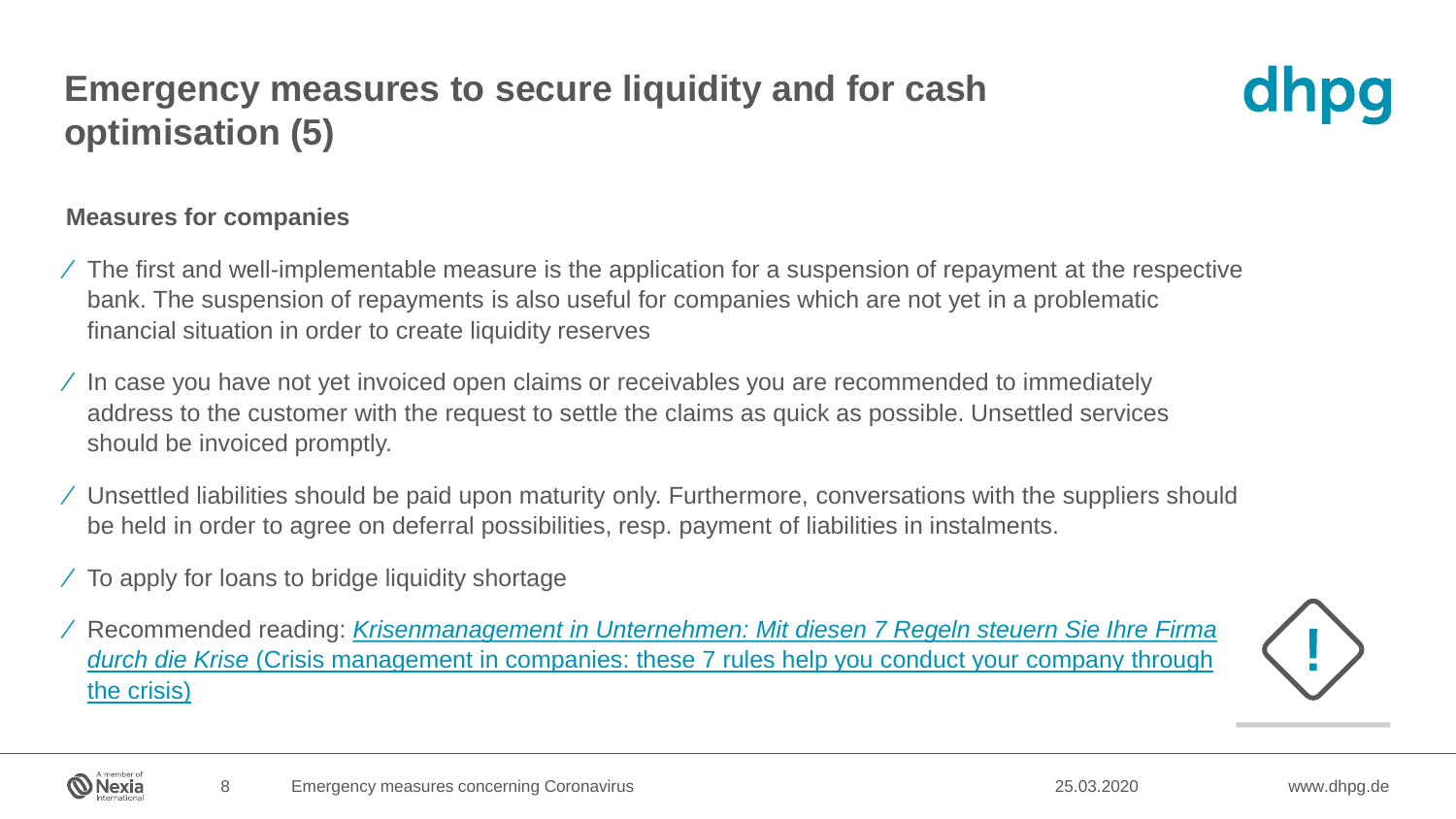## **Emergency measures to secure liquidity and for cash optimisation (6)**



#### **Measures for companies**

- ⁄ The emergency aid programme for micro-enterprises and solo self-employed persons is funded by the Federal Government and the State of North Rhine-Westphalia. Information on this programme and an [application form can be found on the websites of the](https://www.wirtschaft.nrw/coronavirus-informationen-ansprechpartner) [NRW state governmen](https://www.land.nrw/de/pressemitteilung/soforthilfen-fuer-kleinunternehmen-nordrhein-westfalen-ergaenzt-zuschuesse-des)[t, the NRW Ministry of](https://www.wirtschaft.nrw/coronavirus-informationen-ansprechpartner)  Economics and the [Federal Ministry of Economics](https://www.bundesfinanzministerium.de/Content/DE/Pressemitteilungen/Finanzpolitik/2020/03/2020-03-23-pm-Soforthilfefond-download.pdf?__blob=publicationFile&v=2)
- ⁄ North Rhine Westphalia has passed a rescue programme
	- ⁄ [Finanzverwaltung](https://www.finanzverwaltung.nrw.de/de/pressemitteilung/kabinett-bringt-nrw-rettungsschirm-auf-den-weg) (Tax authority)
	- ⁄ Land NRW [\(Federal State North Rhine Westphalia\)](https://www.land.nrw/sites/default/files/asset/document/20200319_massnahmenpaket_corona_final_mwide.pdf)
- ⁄ Application of financing measures regularly through the house bank at KfW bank (*Kreditanstalt für Wiederaufbau*) and NRW.Bank (only responsible for North Rhine Westphalia)
- $\angle$  To find the suitable financing solution, e.g. here
	- ⁄ [Finanzierungsportal](https://finanzierungsportal.ermoeglicher.de/) (financing portal)
	- ⁄ [Taxy.io](https://www.taxy.io/corona-hilfe-fuer-unternehmen)

Nexia

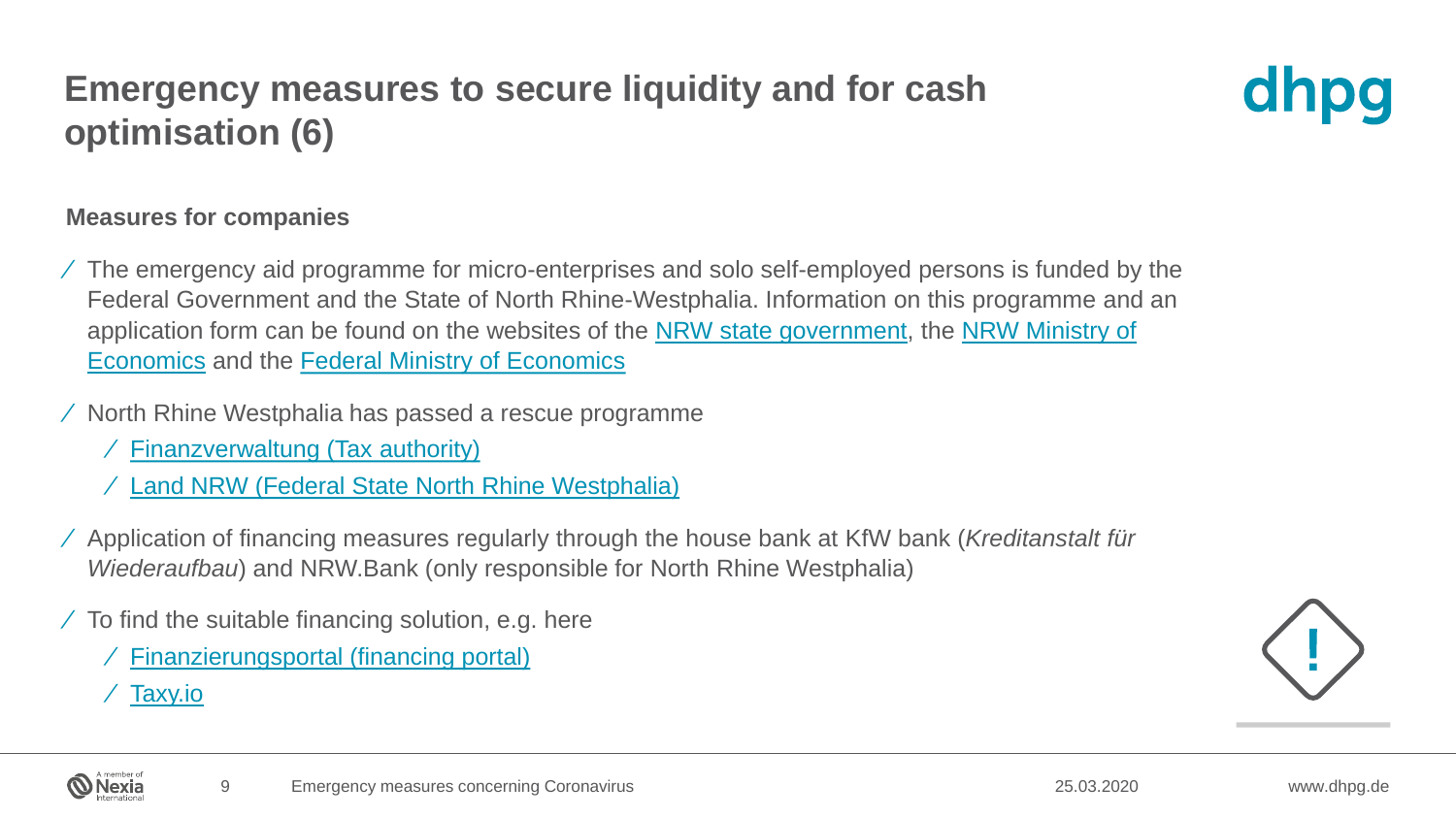## **Emergency measures to secure liquidity and for cash optimisation (7)**



#### **Emergency aid for small enterprises**

- ⁄ Important note on the application
	- ⁄ The Corona Shield Programme complements the programmes of the federal states. Applications should therefore be processed from a single source in the federal states. They will announce which authority is responsible in each state. Applications should be submitted electronically wherever possible. The details of the actual application will be announced on the website of the [Federal Ministry of Finance a](https://www.bundesfinanzministerium.de/Content/DE/Standardartikel/Themen/Schlaglichter/Corona-Schutzschild/2020-03-19-Milliardenhilfe-fuer-alle.html)nd updated on an ongoing basis.
- ⁄ Overview of emergency aid
	- $\angle$  An overview of the emergency aid subdivided according to federal states can be found [here](https://www.fuer-gruender.de/blog/corona-soforthilfen-bundeslaender/)





25.03.2020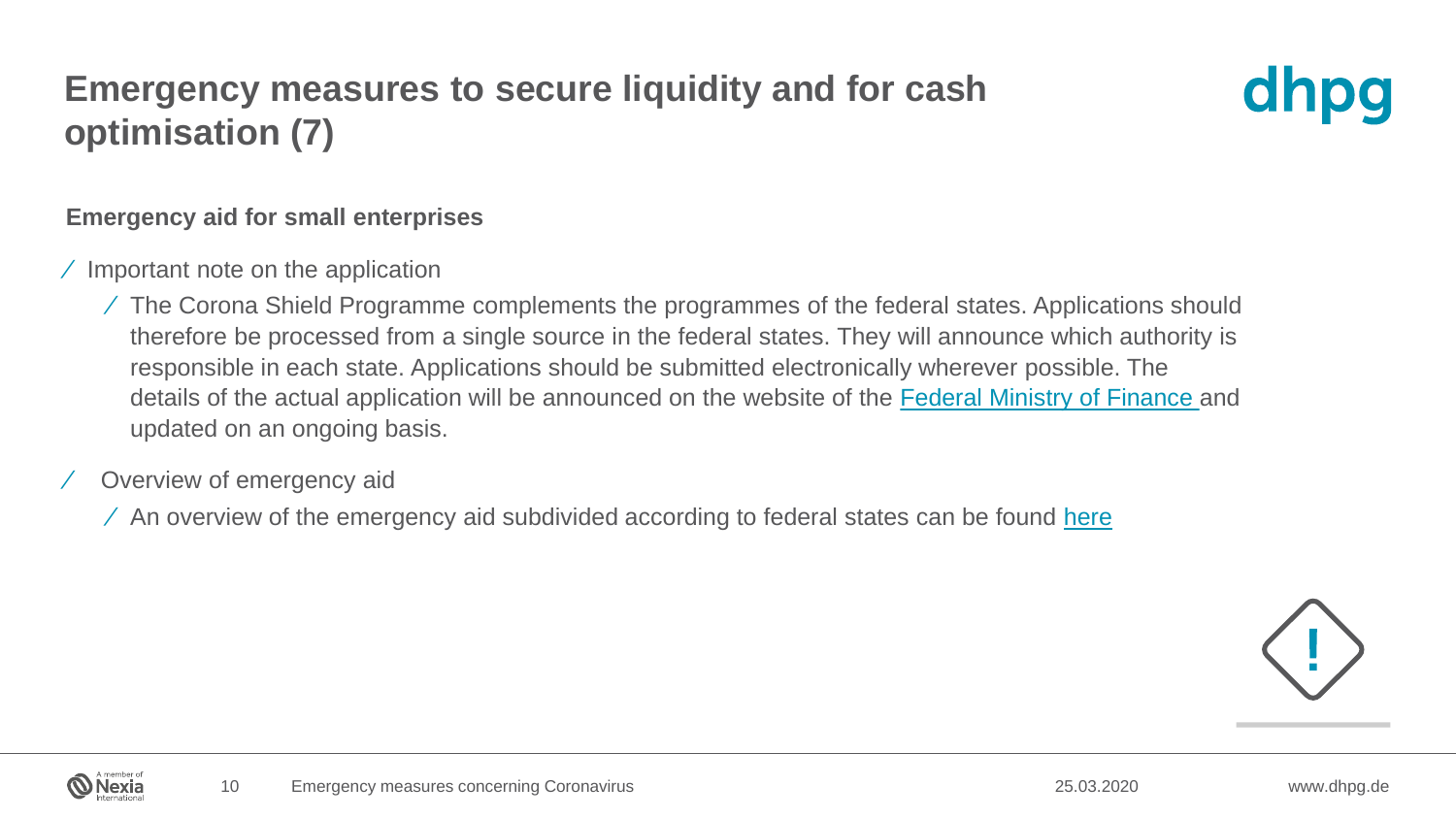## **Emergency measures to secure liquidity and for cash optimisation (8)**



#### **KfW-Corona-Aid: Loans for [companies](https://www.kfw.de/KfW-Konzern/Newsroom/Aktuelles/KfW-Corona-Hilfe-Unternehmen.html)**

- ⁄ The Federal Ministry of Economics has published a [fact sheet o](https://www.bmwi.de/Redaktion/DE/Downloads/J-L/kfw-sonderprogramm.pdf?__blob=publicationFile)n the KfW Special Programme
- ⁄ KfW Entrepreneur Loan (037/047) for companies existing since more than five years
- ⁄ If you apply for a loan for investments and equipment, KfW assumes a part of the risk of your bank. This increases the chance to obtain a credit commitment.
- ⁄ Risk assumption of up to 80 % for large companies (037)
- ⁄ Risk assumption of up to 90 % for small and medium-sized companies (047)
- ⁄ You can apply for up to  $\epsilon$  1 bn for each company group. The maximum loan amount is limited to 25 % of the annual turnover 2019 or twice the wage costs in 2019 or
- ⁄ the current financing requirements for the next 18 months for small and medium-sized companies, resp. twelve months for large companies or



 $\angle$  50 % of the total indebtedness of your company for loans exceeding € 25 mn

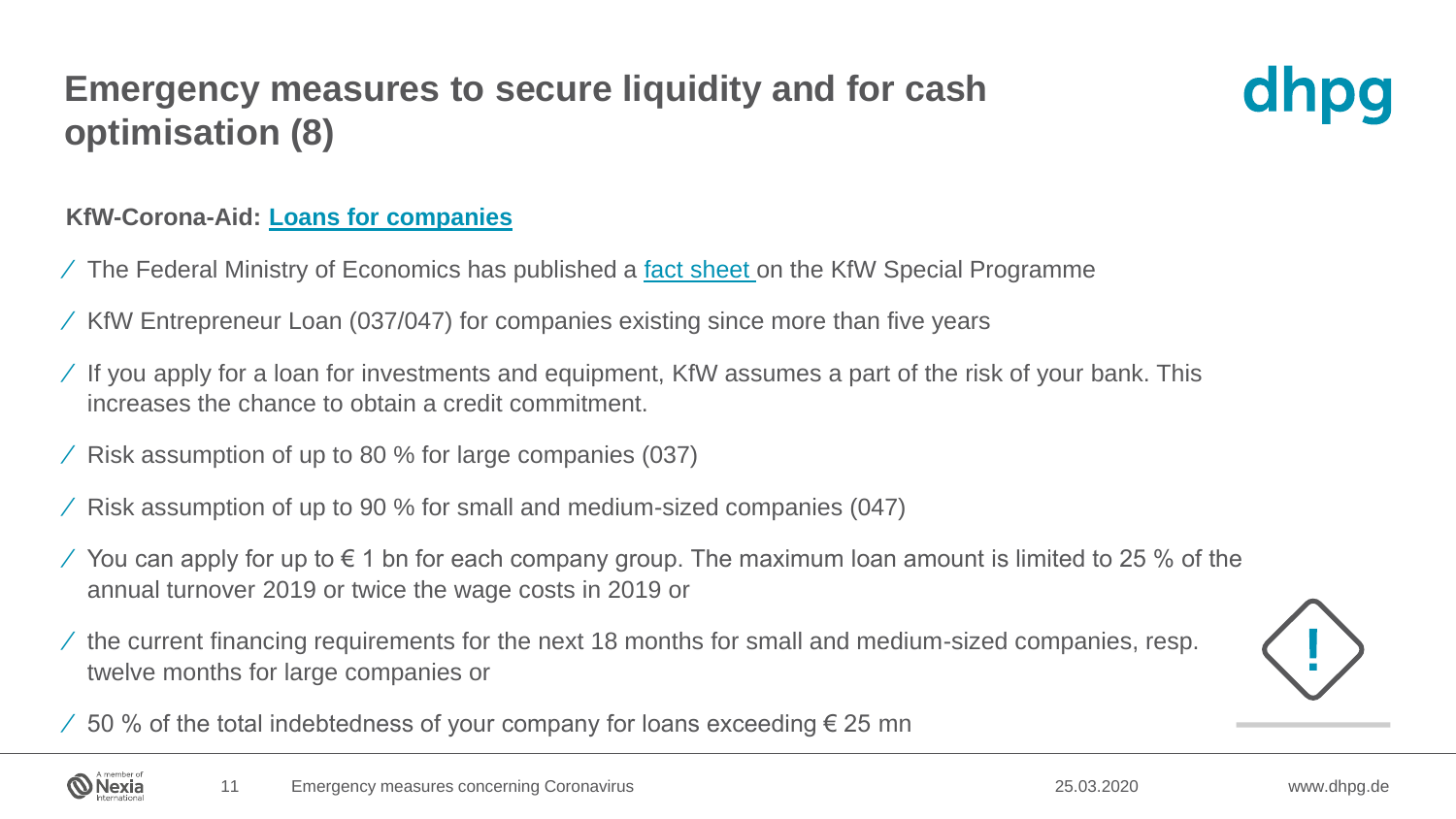## **Emergency measures to secure liquidity and for cash optimisation (9)**



#### **KfW-Corona-Aid: Loans for [companies](https://www.kfw.de/KfW-Konzern/Newsroom/Aktuelles/KfW-Corona-Hilfe-Unternehmen.html)**

- ⁄ *ERP-Gründerkredit* (ERP-start-up loan) Universell (073/074/075/076) for young companies with an existence since less than five years
- ⁄ If your company has been active on the market for at least three years, you can apply for a loan for investments and equipment. KfW assumes part of the risk of your bank. This increases your chances to obtain a loan commitment.
- ⁄ Risk assumption of up to 80 % for large companies (075)
- ⁄ Risk assumption of up to 90 % for small and medium-sized companies (076)
- ⁄ If your company has been active on the market for less than three years, small and medium-sized enterprises (074) and large companies (073) can also apply for a loan for investments and equipment.
- ⁄ Note: supplementary measures by the Federal Government are currently developed. We will inform you as soon as possible.



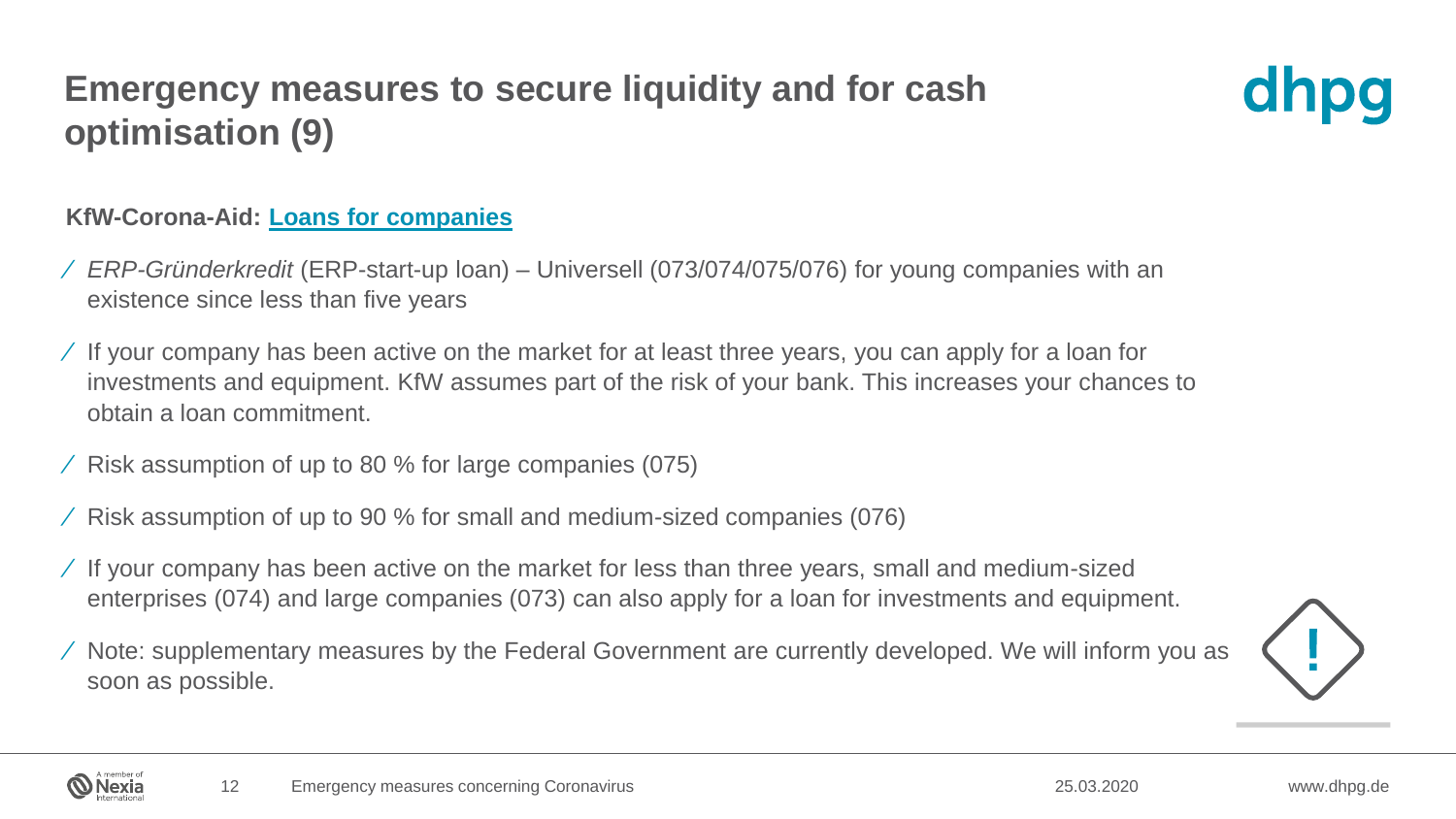## **Emergency measures to secure liquidity and for cash optimisation (10)**



#### **KfW-Corona-Aid: Loans for [companies](https://www.kfw.de/KfW-Konzern/Newsroom/Aktuelles/KfW-Corona-Hilfe-Unternehmen.html)**

- ⁄ *KfW-Sonderprogramm* (special programme) syndicated financing as of € 25 mn. Direct participation for syndicated financing (855)
- ⁄ KfW participates in syndicated financing for investments and equipment of medium-sized and large enterprises. KfW assumes up to 80% of the risk, but not more than 50% of the risks of the total indebtedness. This increases your chance to obtain individually structured and tailor-made syndicated financing.
- ⁄ The KfW risk share amounts to at least € 25 mn and is limited to 25 % of the annual turnover in 2019 or twice the wage costs of 2019 or
- $\prime$  the current financing requirements for the next twelve months
- ⁄ optionally, all banks participating in the consortium can be refinanced by KfW
- ⁄ If you wish to use a credit guarantee, please contact the *Bürgschaftsbank* (guarantee bank) of your federal state



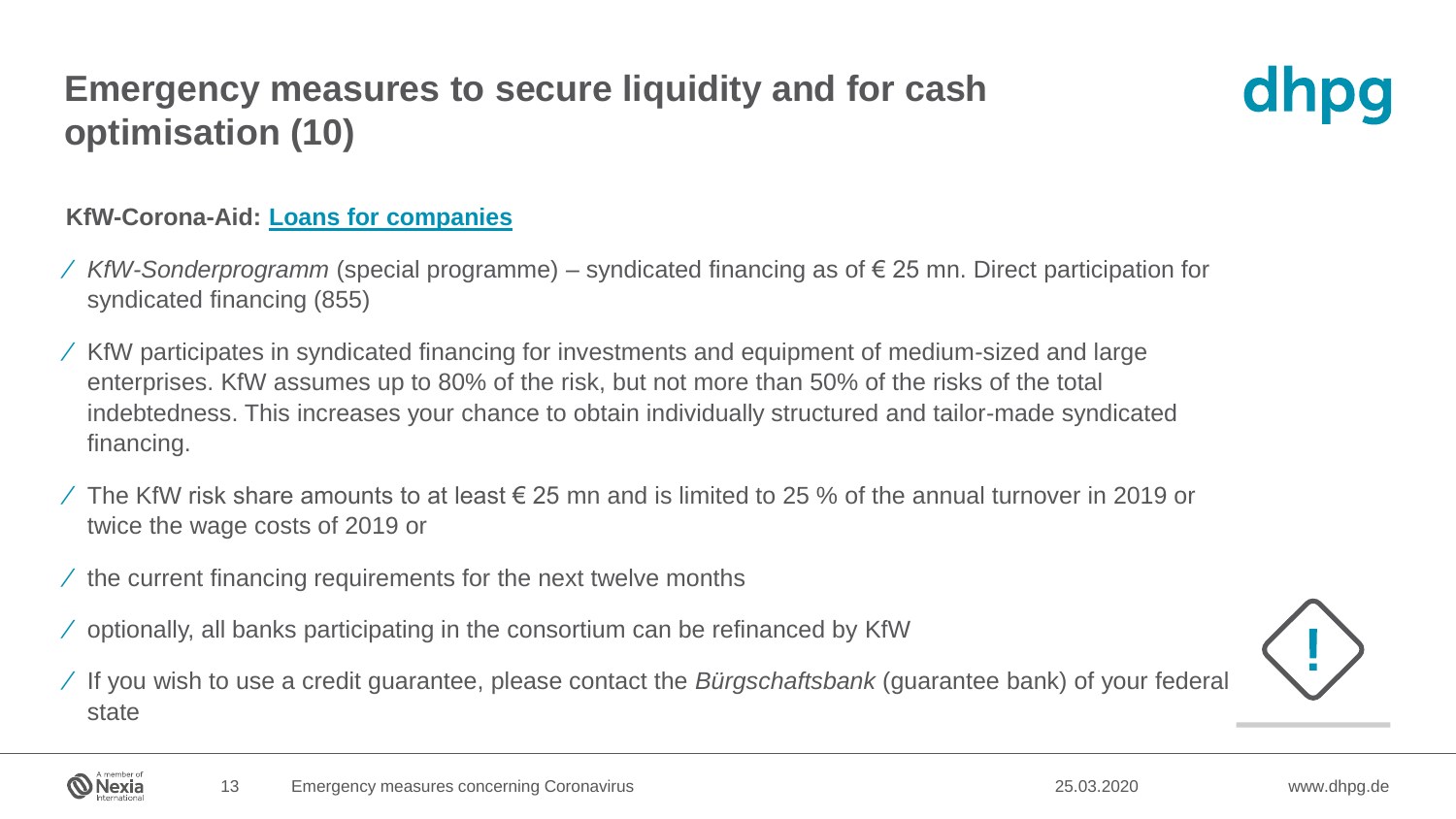## **Emergency measures to secure liquidity and for cash optimisation (11)**



**Recommendations for companies according to [Bürgschaftsbank](https://www.bb-nrw.de/de/aktuelles/news/detail/Buergschaftsbank-und-NRW.BANK-helfen-Unternehmen-bei-Finanzierungsbedarf-durch-die-Corona-Krise/) and NRW.Bank (guarantee bank and North Rhine-Westphalia bank)**

- ⁄ Determination of liquidity requirements
- ⁄ Preparation of decision documents for banks, important are in particular:
	- ⁄ annual financial statement 2018
	- ⁄ provisional annual financial statement 2019, alternatively business assessment 2019 including trial balance
	- ⁄ brief description of the situation, explanation of measures taken
	- ⁄ provisional liquidity planning 2020

Nexia

- ⁄ profitability planning for 2020 and 2021
- ⁄ Conducting a counselling interview, depending on the initial situation
	- ⁄ directly with the house bank (corporate client consultant)
	- $\angle$  in advance with funding / financing advisors of the chambers
	- ⁄ with funding / financing experts of the *Bürgschaftsbank NRW* (guarantee bank North Rhine-Westphalia)

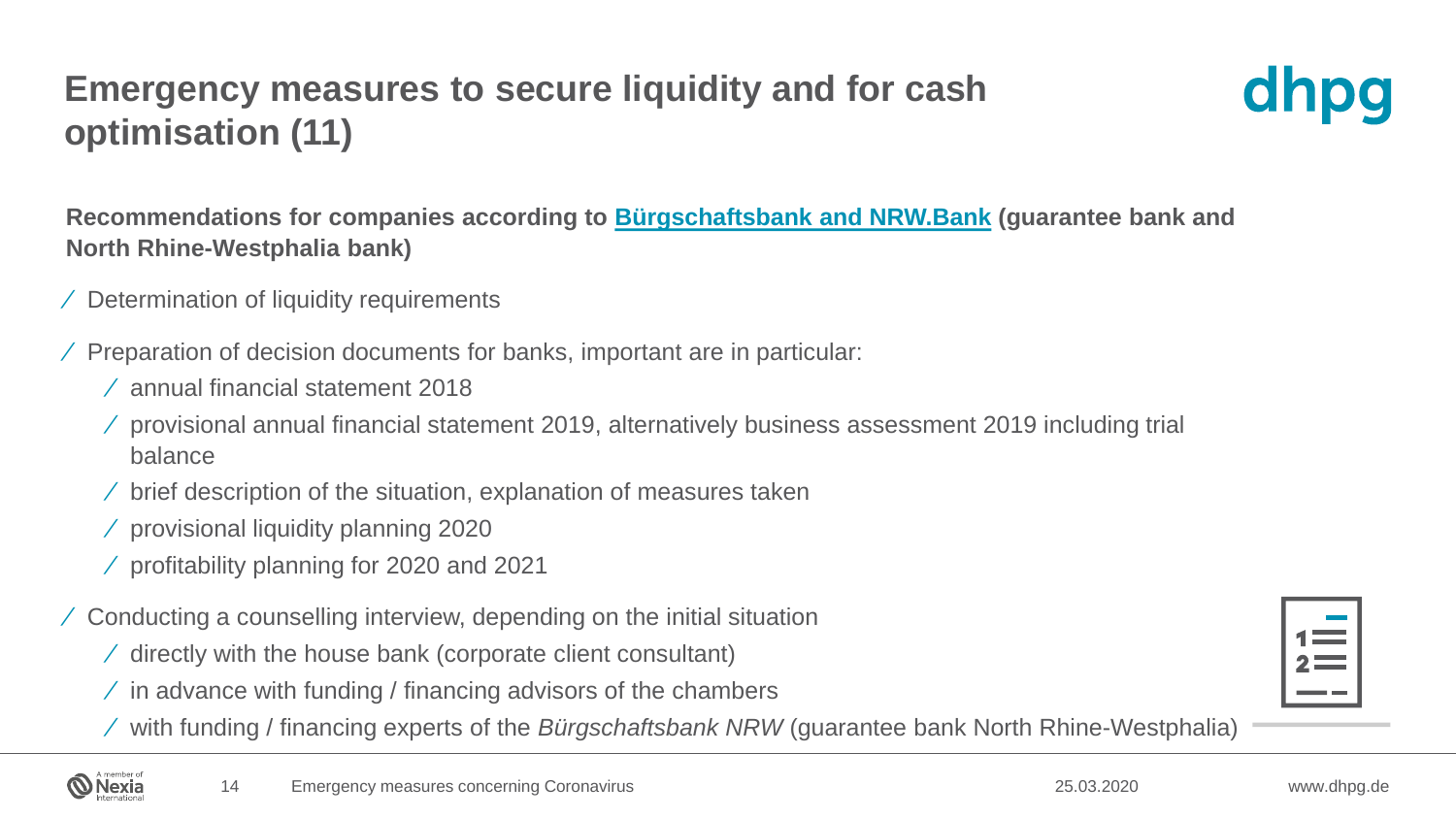## **Emergency measures to secure liquidity and cash optimisation (12)**



**Recommendations for companies according to [Bürgschaftsbank](https://www.bb-nrw.de/de/aktuelles/news/detail/Buergschaftsbank-und-NRW.BANK-helfen-Unternehmen-bei-Finanzierungsbedarf-durch-die-Corona-Krise/) und NRW.Bank (guarantee bank and North Rhine-Westphalia bank)**

- ⁄ Application of financing funds
	- ⁄ at the house bank, collaterized by the *Bürgschaftsbank* / guarantee bank, if necessary
	- ⁄ direct application of a guarantee at the *Bürgschaftsbank* / guarantee bank

#### ⁄ Specific **funding possibilities**

- ⁄ Silent partnership up to € 75,000 (micro-mezzanine fund) for liquidity financing
- ⁄ Application through *[Kapitalbeteiligungsgesellschaft](https://www.kbg-nrw.de/de/home/index.html) NRW* (KBG NRW / Capital Investment Company NRW)
- $\angle$  A micro-mezzanine fund is available through KBG NRW. This fund provides up to € 75,000 of equity in return for a silent partnership. The fund is aimed at small companies, start-ups and special target groups [\(start-up from unemployment, training companies\). Please find further information on the website of the](https://www.kbg-nrw.de/de/produkte/mikromezzaninfonds/)  *Kapitalbeteiligungsgesellschaft NRW* / Capital Investment Company NRW

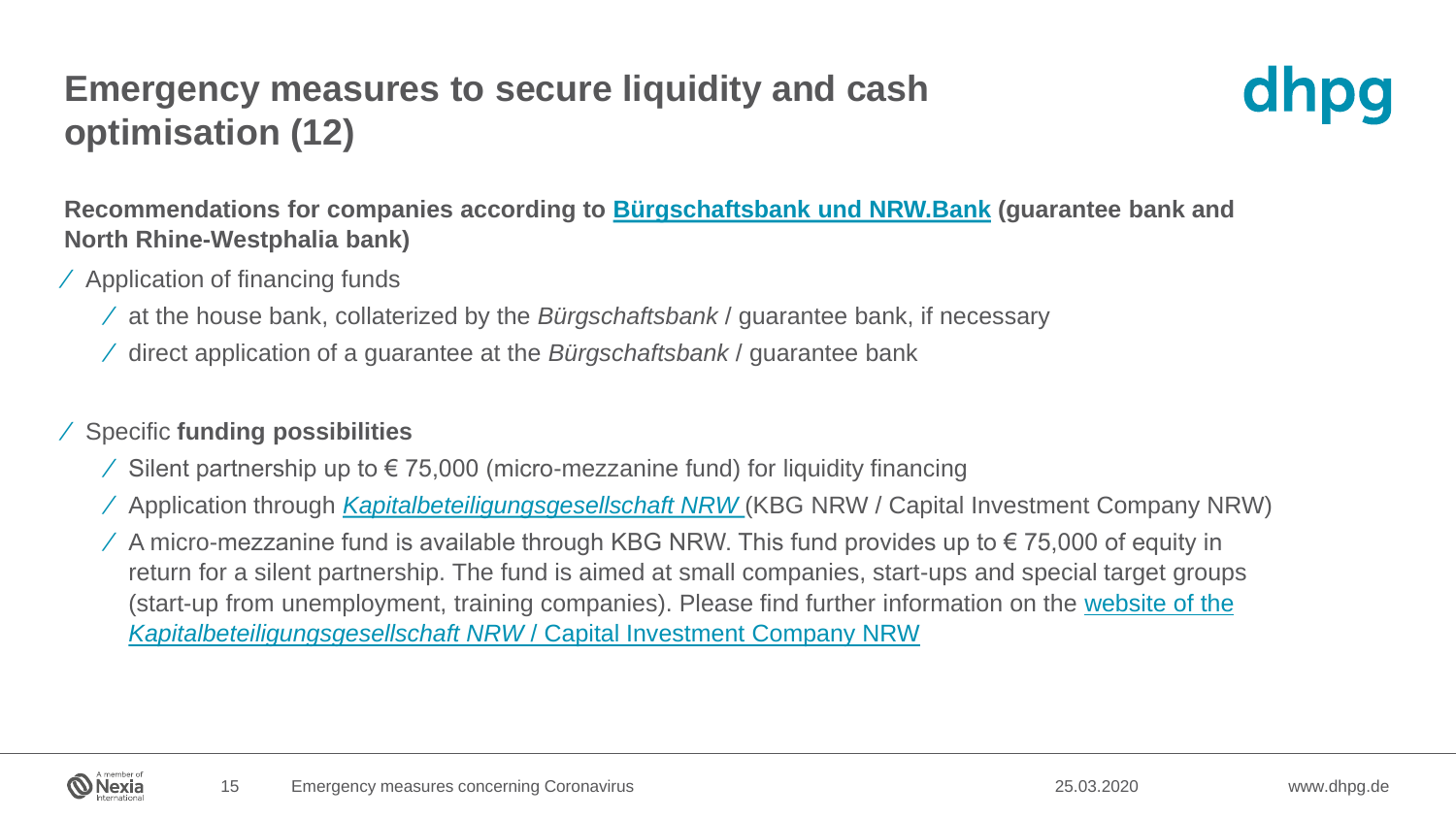## **Emergency measures to secure liquidity and for cash optimisation (13)**



**Recommendations for companies according to [Bürgschaftsbank](https://www.bb-nrw.de/de/aktuelles/news/detail/Buergschaftsbank-und-NRW.BANK-helfen-Unternehmen-bei-Finanzierungsbedarf-durch-die-Corona-Krise/) und NRW.Bank (guarantee bank and North Rhine-Westphalia bank)**

- $\angle$  Up to € 2.5 million default guarantee to secure loans from house banks
	- ⁄ Application through the house bank, loans up to
		- $\ell \in$  250,000 by express procedure (decision within three days after receipt of application)
		- $\ell \in$  500,000 by circular procedure (decision within three days after submission of all documents)

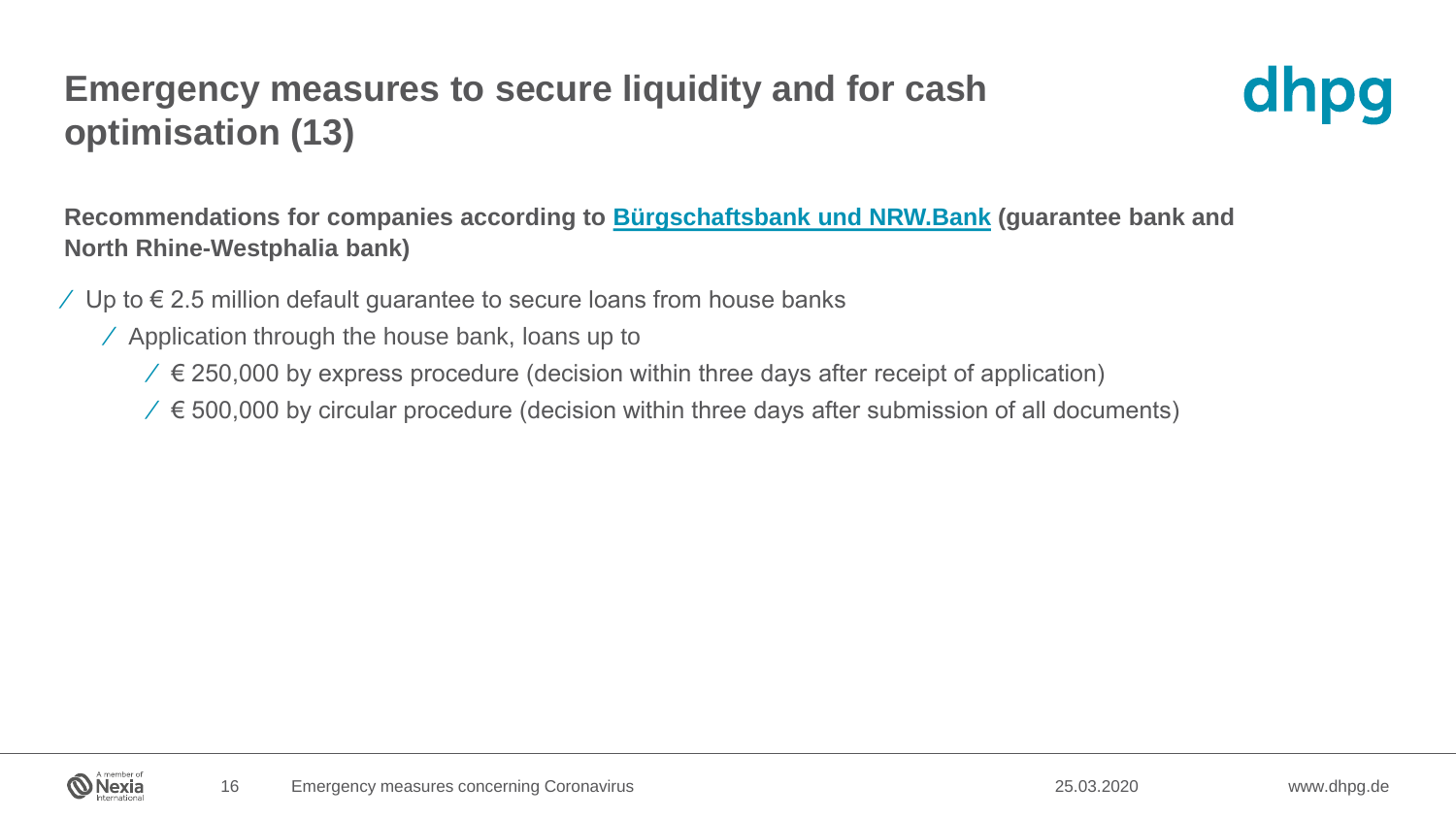## **Emergency measures to secure liquidity and for cash optimisation (14)**



#### **Recommendations for companies**

- ⁄ The [Sparkasse KölnBonn](https://www.sparkasse-koelnbonn.de/fi/home/aktionen/firmenkunden-informationen-corona.html) offers "*Soforthilfe*" (immediate aid) until KfW loans are granted at a rate of 5.5 %
- ⁄ The [Bremer Aufbau Bank o](https://www.bab-bremen.de/bab/corona-soforthilfe.html)ffers a liquidity subsidy that does not have to be paid back:
	- $\angle$  Depending on the hight of the indicated liquidity bottleneck up to € 5,000
	- $\angle$  In justified individual cases up to a maximum of € 20,000 with corresponding proofs

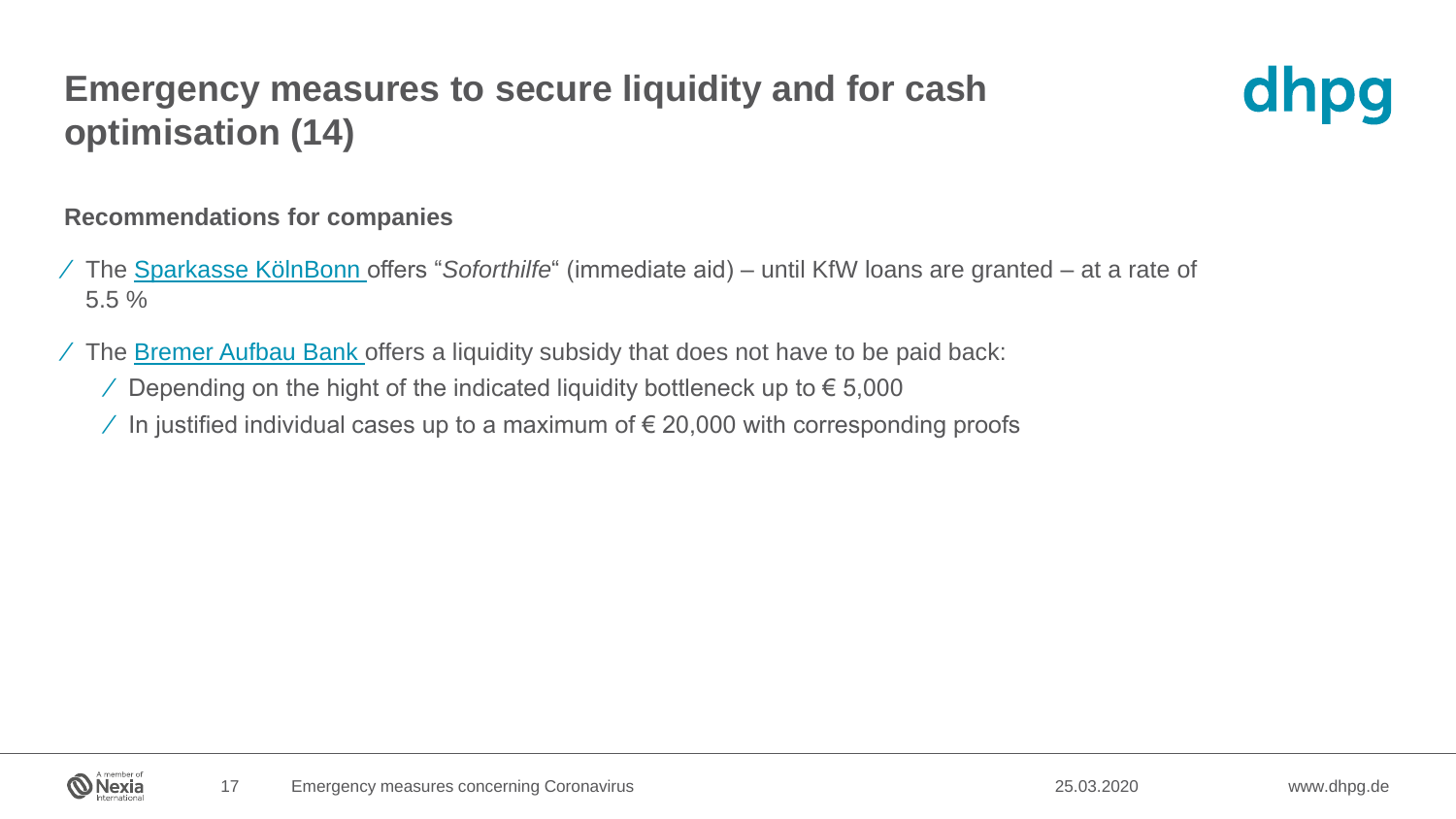## **Emergency measures to secure liquidity and for cash optimisation (15)**



The following institutions supply further information**:**

- ⁄ [Bundeswirtschaftsministerium](https://www.bmwi.de/Navigation/DE/Home/home.html) (Hotline: 030 186 15 15 15)
- ⁄ [Wirtschaftsministerium NRW](https://www.wirtschaft.nrw/coronavirus-informationen-ansprechpartner)
- ⁄ [KfW Bank](https://www.kfw.de/KfW-Konzern/Newsroom/Aktuelles/KfW-Corona-Hilfe-Unternehmen.html)
- ⁄ NRW.Bank: 0211 91741 4800
- ⁄ [Verband der Bürgschaftsbanken](https://www.vdb-info.de/mitglieder)
- ⁄ [Bremer Aufbau Bank GmbH](https://www.bab-bremen.de/wachsen/beratung/task-force.html#collapseTwo)
- ⁄ [Bundessteuerberaterkammer](https://www.bstbk.de/downloads/bstbk/presse-und-kommunikation/neuigkeiten/FAQ_Katalog_CORONA_KRISE.pdf)
- ⁄ [Steuerberater-Verband e.V. Köln](https://eur04.safelinks.protection.outlook.com/?url=https%3A%2F%2Fkoeln.os-seminare.de%2Freferer%3Fa%3DMzc0NSwxOTEwLDE2LDE4NjIsMjEw&data=02%7C01%7CKlaus.Zimmermann%40dhpg.de%7C19b847fc15e14a5ef44108d7cb26d343%7Cb0d50d73f0584b539a635a80fb099642%7C1%7C0%7C637201239923802595&sdata=MWmLTwfFWiNQBCZRQIWlzcngu0v7mbfkSTEtaDTw5Z0%3D&reserved=0) (direct download of a PDF)
- ⁄ Chamber of Industry and Commerce: Please contact regional representatives directly





25.03.2020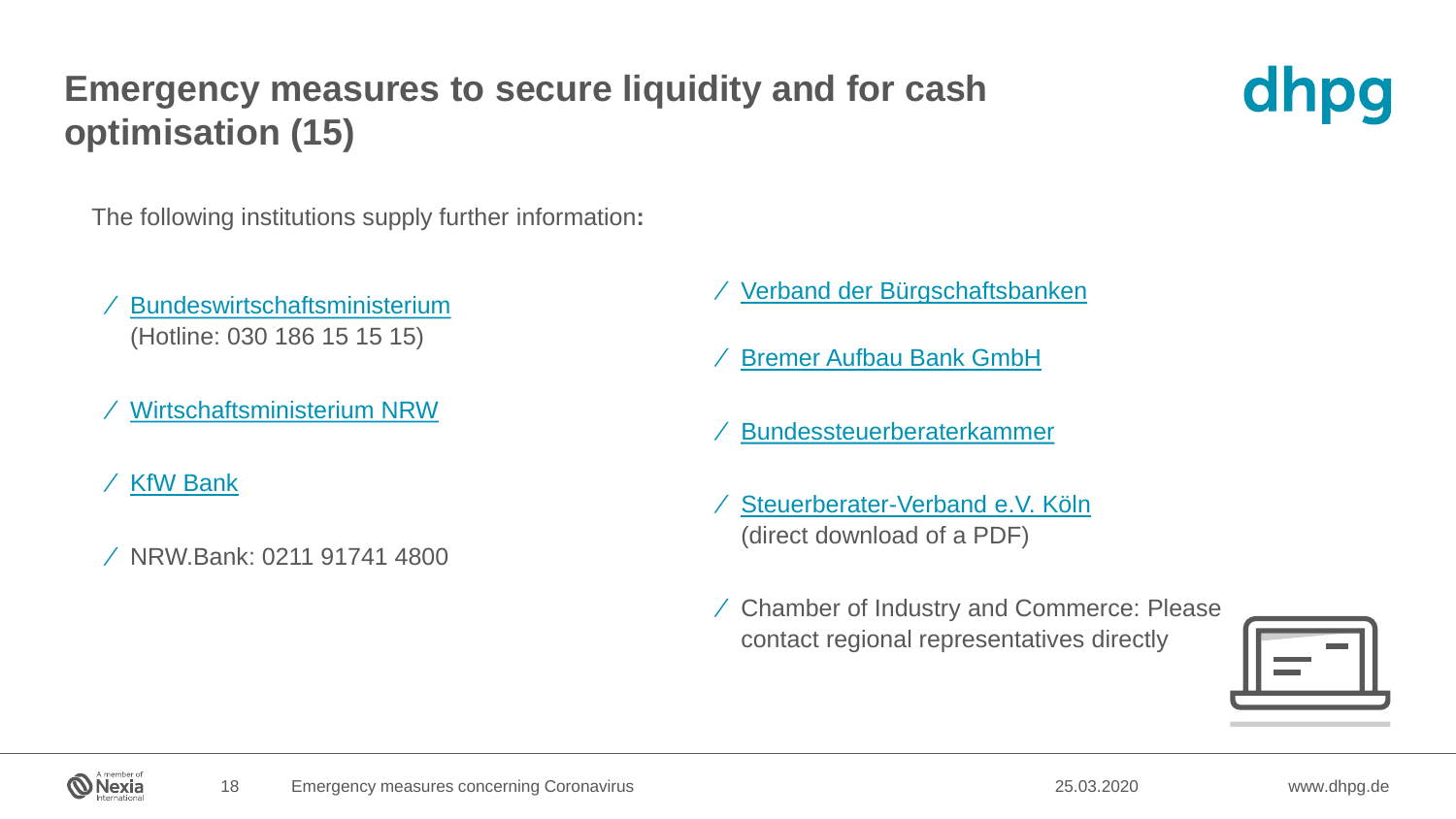## **Emergency measures to secure liquidity and for cash optimisation (16)**



#### **Other notes**

#### **Federal Export Credit Guarantees (so-called Hermes Cover)**

⁄ A sufficient financing framework should be available for the Federal Export Credit Guarantees, which can [be extended on short notice, if necessary. Hermes Cover can be applied for through the Portal of](http://www.agaportal.de/) the Foreign Trade and Investment Protection of the Federal Republic of Germany .

#### **Loss of earnings due to quarantine**

⁄ Anyone who is prohibited to work and thereby suffers a loss of earnings without being ill will receive compensation (Sec. 56 ff. German Protection against Infection Act (*Infektionsschutzgesetz*)). The Rhineland Regional Council (LVR) and Westphalia-Lippe (LWL) are responsible for North Rhine-Westphalia. If an employee is subject to quarantine measures without being ill, he/she receives continued payment of wages from his/her employer, who in turn can claim compensation from the Regional Council. The application must be submitted in writing to the Regional Council (Department of Social Compensation), enclosing precise evidence, within three months (!) as of the end of the work prohibition or the end of the isolation. Further information has been prepared by the Rhineland Regional Council on the [website](https://www.lvr.de/de/nav_main/soziales_1/soziale_entschaedigung/taetigkeitsverbot/taetigkeitsverbot.jsp).

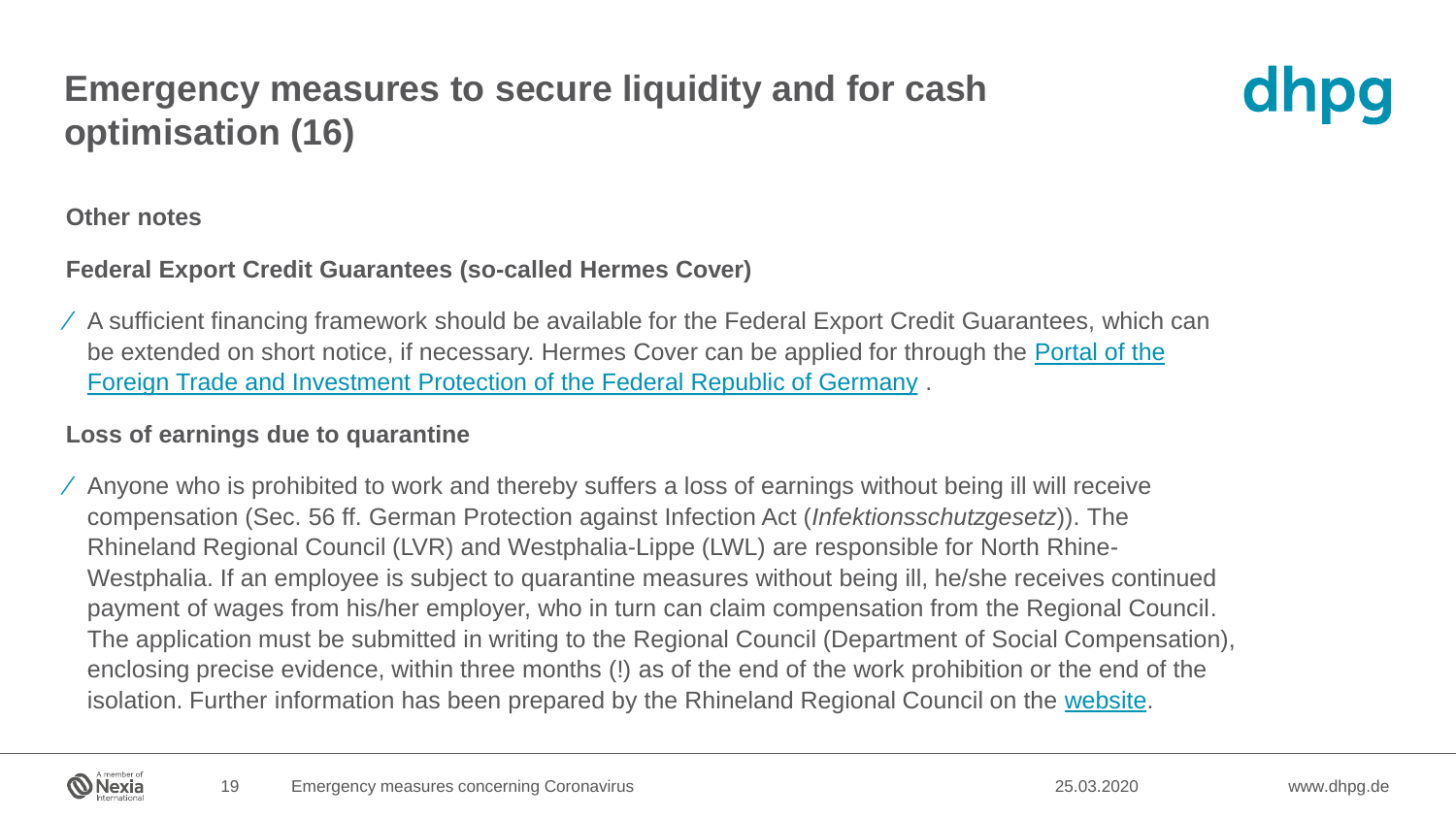

Suspension of the obligation to file for insolvency for companies affected by the Corona pandemic planned

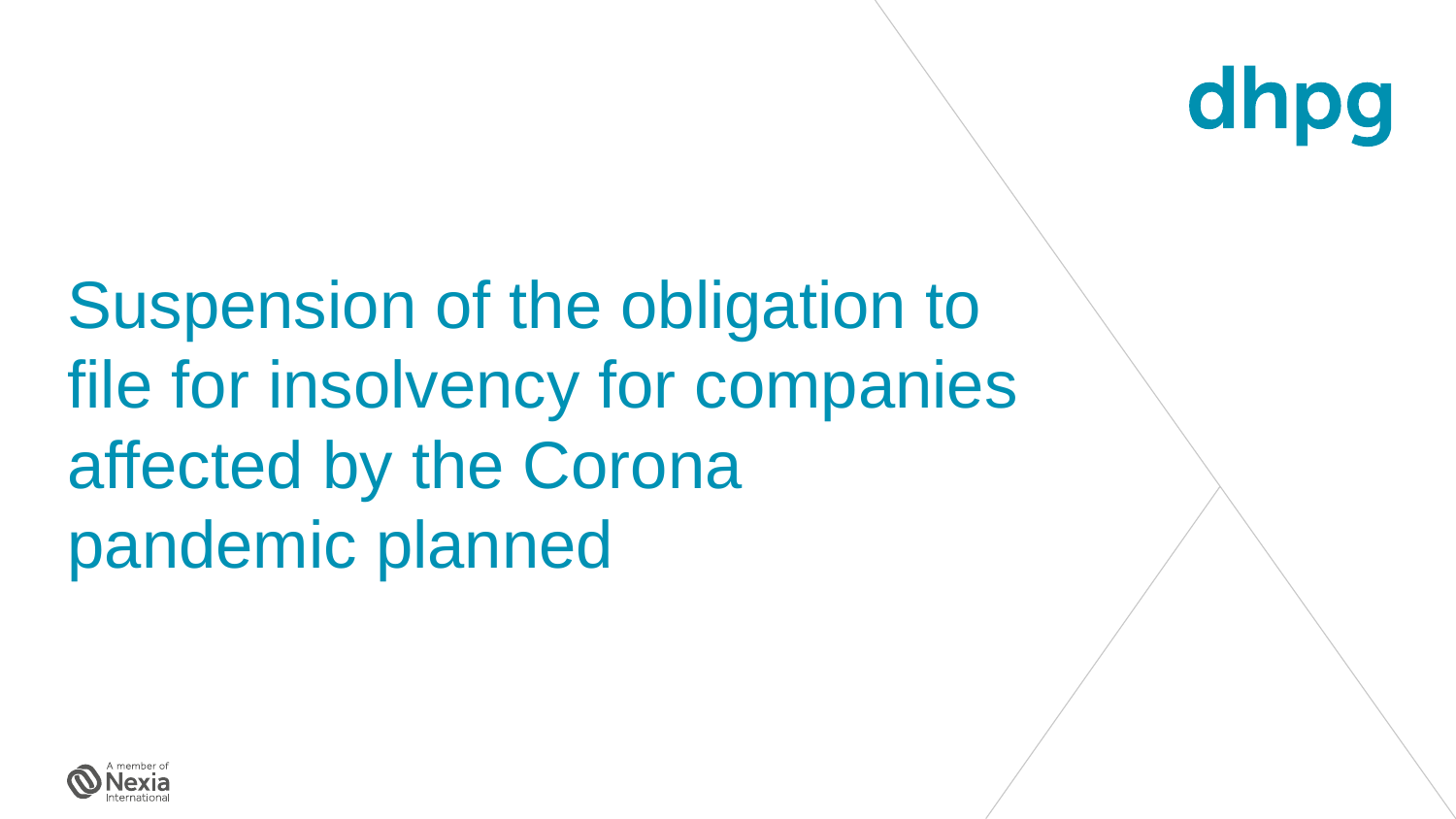## **Suspension of the obligation to file for insolvency (1)**

## dhpg

#### **Draft law of the federal government**

- ⁄ Management bodies of legal entities (above all GmbH, GmbH & Co. KG, AG) are obliged to file for insolvency within three weeks as of inability to pay or over-indebtedness. In case of an infringement the body will be liable for prosecution due to a delay in filing for insolvency.
- ⁄ In order to avoid that companies are forced to file for insolvency because the above mentioned measures (especially loans) cannot be made available quickly enough the obligation to file for insolvency shall be suspended until 30 September, 2020.
- ⁄ The precondition is that the reason for the insolvency is based on the Corona epidemic and that there are reasonable prospects of restructuring due to an application for public assistance or serious financing or restructuring negotiations by the applicant. If necessary, this will have to be certified by an expert.
- ⁄ [The respective press release of 16 March, 2020 can be found on the website of the Federal Ministry of](https://www.bmjv.de/SharedDocs/Pressemitteilungen/DE/2020/031620_Insolvenzantragspflicht.html)  Justice and Consumer Protection



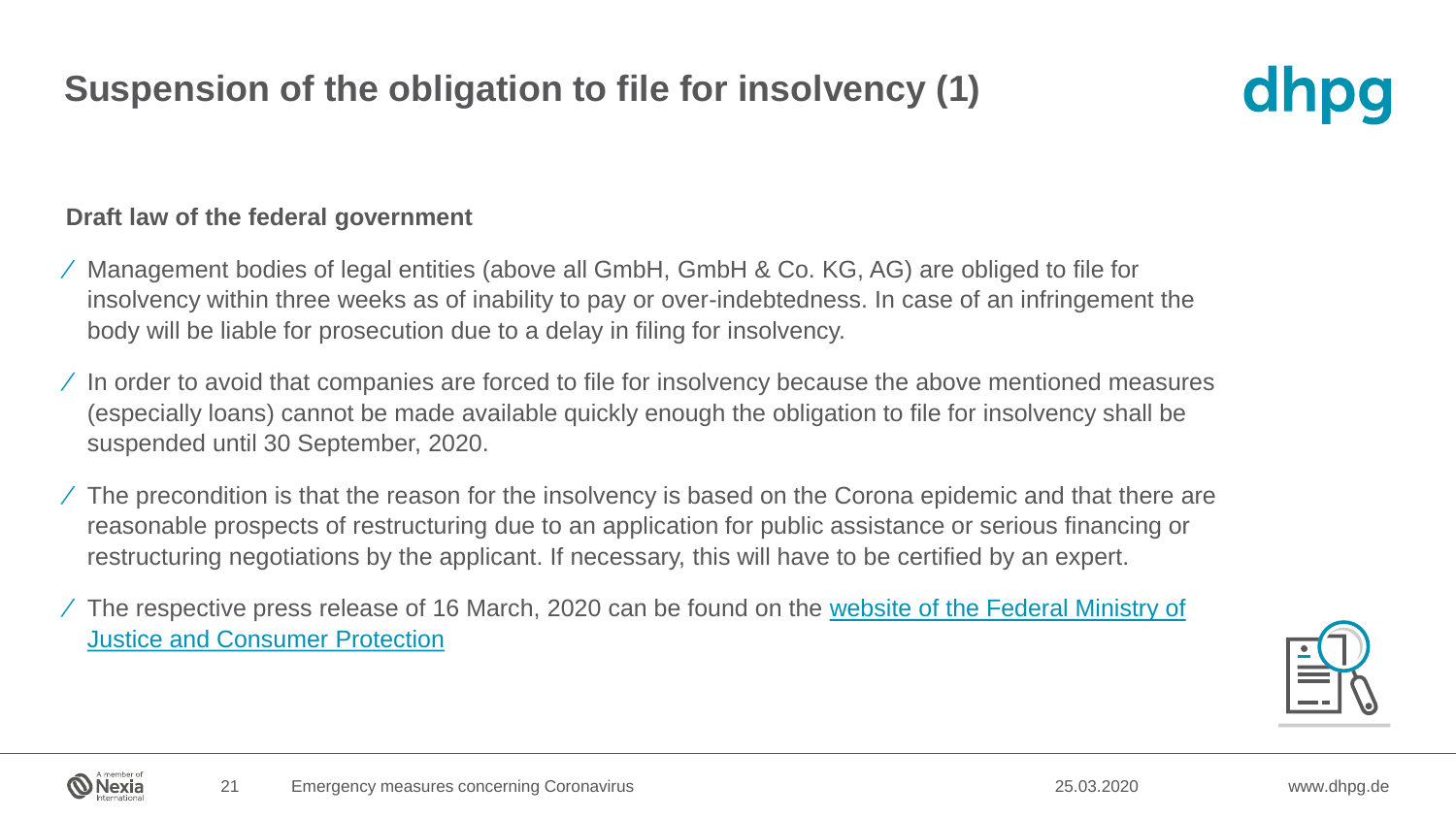## **Suspension of the obligation to file for insolvency (2)**

## dhpq

#### **Draft law of the federal government**

- ⁄ On 23 March, 2020 the federal cabinet has concluded the draft of the "Act for temporary suspension of the obligation to file for insolvency and limitation of the directors´ and officers´ liability in an insolvency caused by COVID 19 pandemic (COVInsAG)"
- ⁄ The key elements of the draft are as follows
	- ⁄ Suspension of the obligation to file for insolvency until 30 September, 2020 (suspension period) in case of an insolvency caused by Coronavirus
	- ⁄ Limitation of the directors´ and officers´ liability for payments in vicinity of insolvency during the suspension period
	- ⁄ Limitation of liability and the risk of objection for credit grantors and creditors
	- ⁄ Suspension of the subordination for shareholder loans granted during suspension period
- ⁄ The law is expected to be enacted by the Lower House of German Parliament (*Bundestag*) within this week



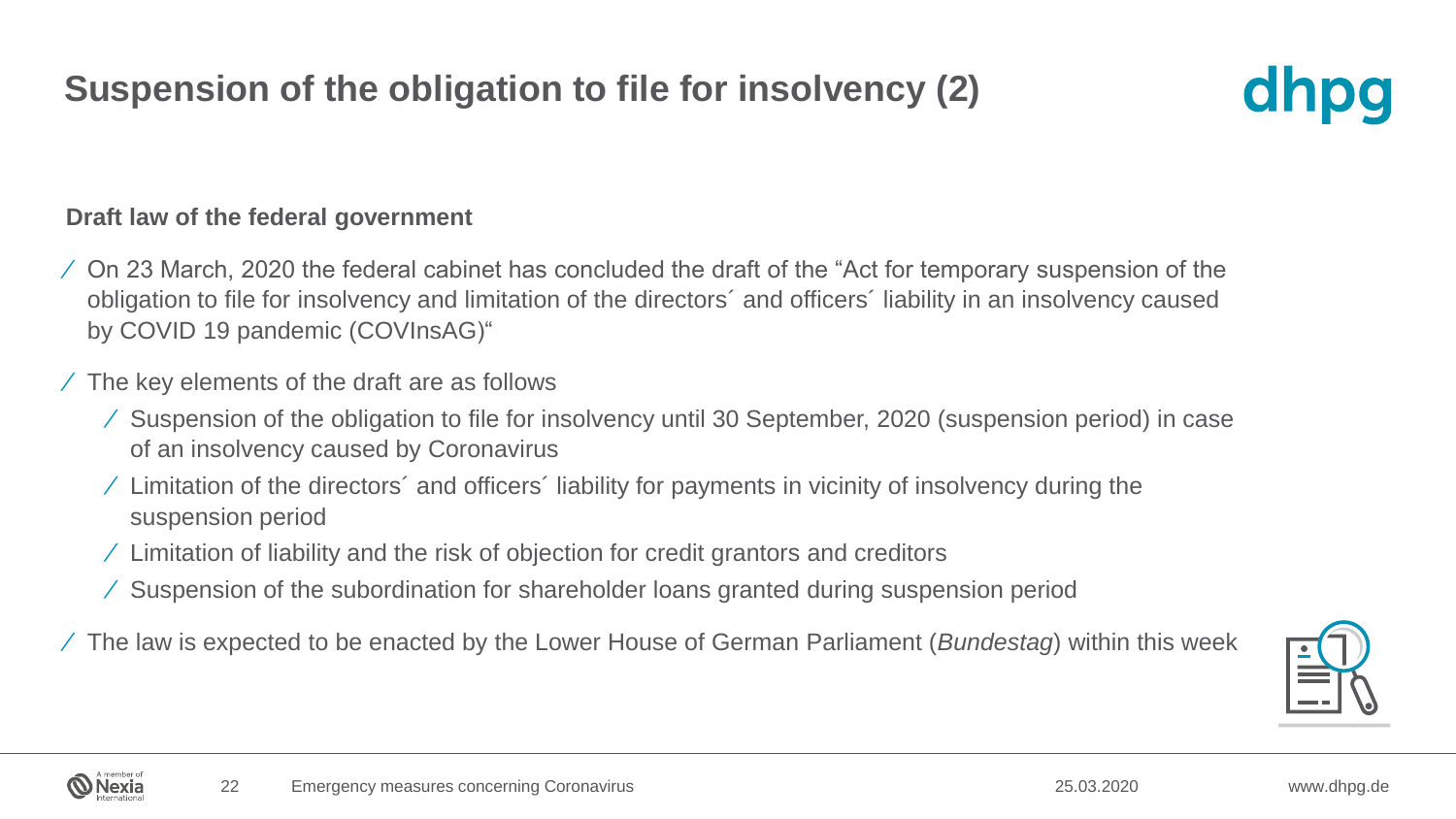

# What preconditions must be met for short-time work (*Kurzarbeit*)?

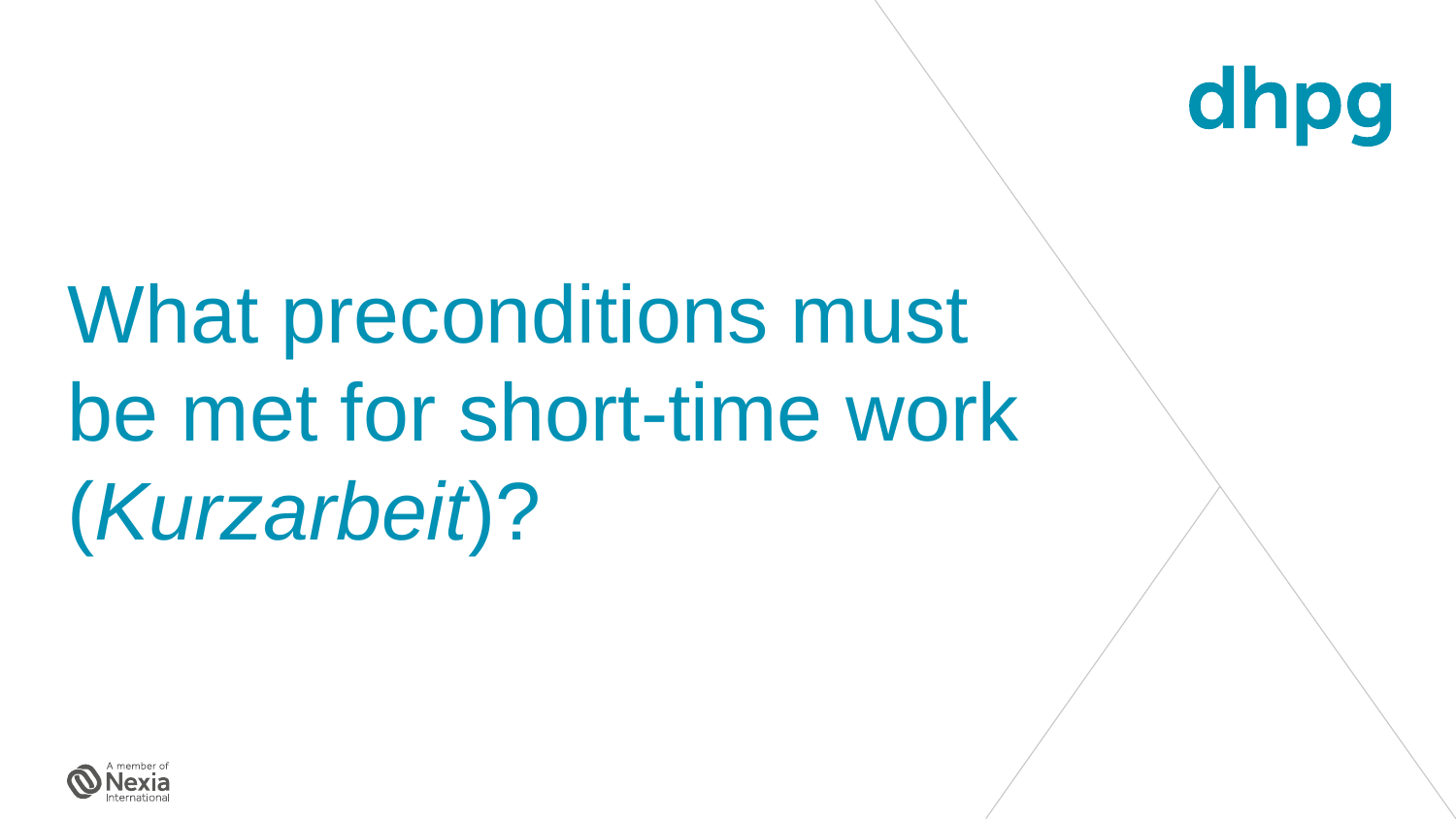#### **What preconditions must be met for short-time work? (1)**



- ⁄ Significant work loss with loss of earnings
	- ⁄ based on economic reasons, temporary and inevitable
- ⁄ 1/3 of the employees have to be affected by work reduction
	- ⁄ **as of 03/2020: 10 % of the employees**
- ⁄ In companies with agreements for time fluctuations these have to be realized first in order to avoid short-time working.
	- ⁄ **as of 03/2020: obligation for a negative work time account shall be partially / fully waived**
- ⁄ Up to now, there is no entitlement for short-time allowance for temporary workers
	- ⁄ **as of 03/2020: receipt of short-time allowance also for temporary workers**

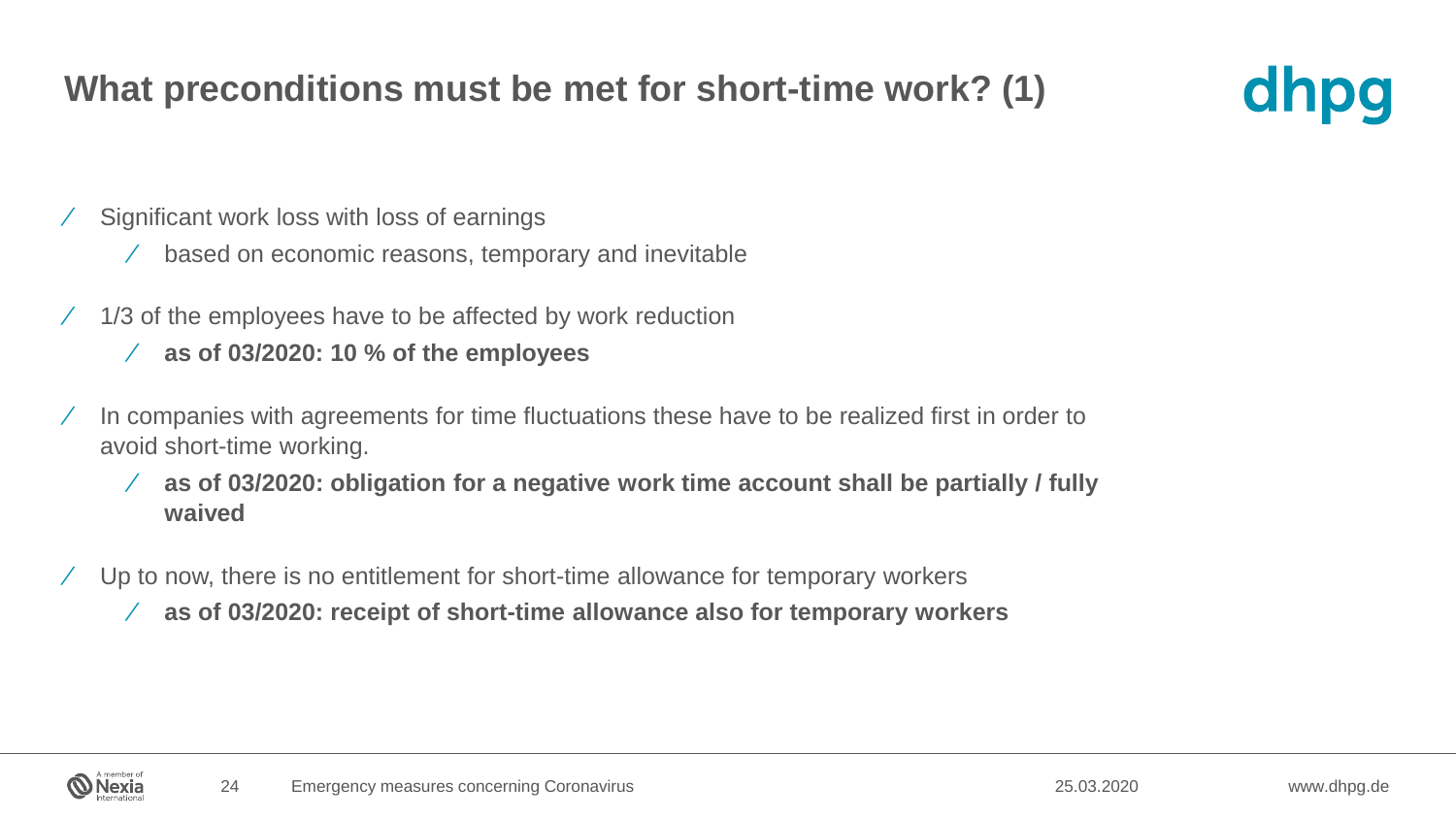#### **What preconditions must be met for short-time work? (2)**



- ⁄ Entitled persons: employees subject to mandatory social insurance
	- ⁄ Marginally employed persons are not entitled to receive short-time allowances
- ⁄ Reduction of work-time does not have to be equal for all employees
- ⁄ The reduction can be limited to certain divisions / plant sections of the company
- ⁄ Working overtime is not allowed during short-time working
- ⁄ Precondition for the implementation of short-time working
	- ⁄ With works council: agreement resp. a regulation in accordance with the collective agreement
	- ⁄ Without works council and without regulation according to collective agreement: individual agreements resp. consent of employees required **(agreements / consents have to be attached to the application to the employment agency!)**

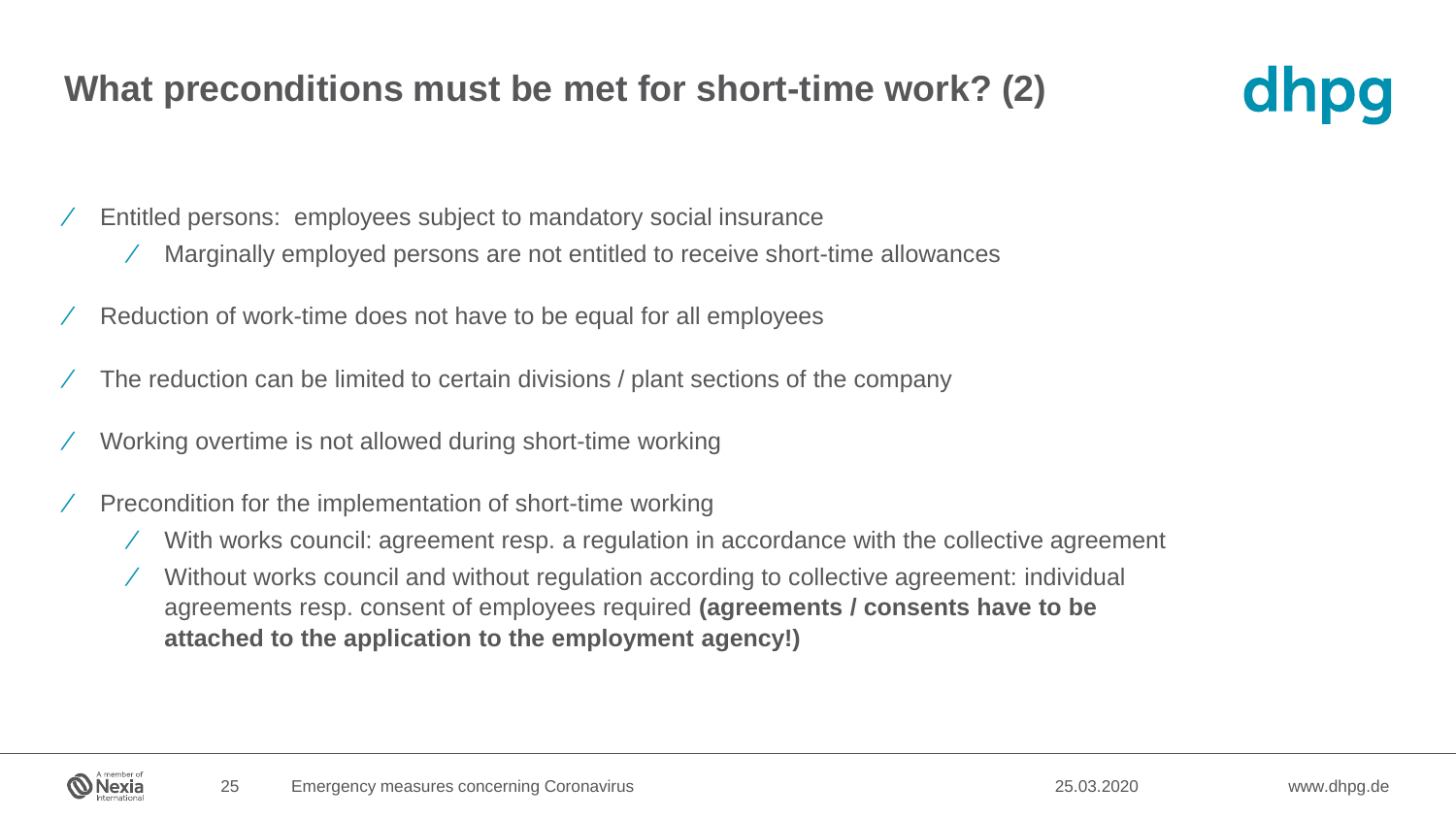#### **Application for short-time allowance**



⁄ Application has to be sent to the local employment agency (*Agentur für Arbeit*)

- ⁄ The employment agency (*Agentur für Arbeit*) where the district for payroll office responsible for the employer is located
- ⁄ Notification of work loss (first stage)
	- ⁄ Short-time allowance will be paid at the earliest from that calendar month in which the notification reached the employment agency pursuant to Sec. 99 para. 2 German Social Security Statute Book III (*Sozialgesetzbuch/SGB III*). I.e. the notification has to be made at the latest by the end of the calendar month for which benefits shall be reimbursed for the first time
- ⁄ Early coordination with the Federal Employment Agency and indication of short-time working at the employment agency (*Agentur für Arbeit*)
- ⁄ Individual assessment by the employment agency
- ⁄ Information material and application forms can be found in the [internet presence of the Federal Employment Agency](http://www.arbeitsagentur.de/news/kurzarbeit-wegen-corona-virus) (*Bundesagentur für Arbeit*)
- ⁄ Application also "online" possible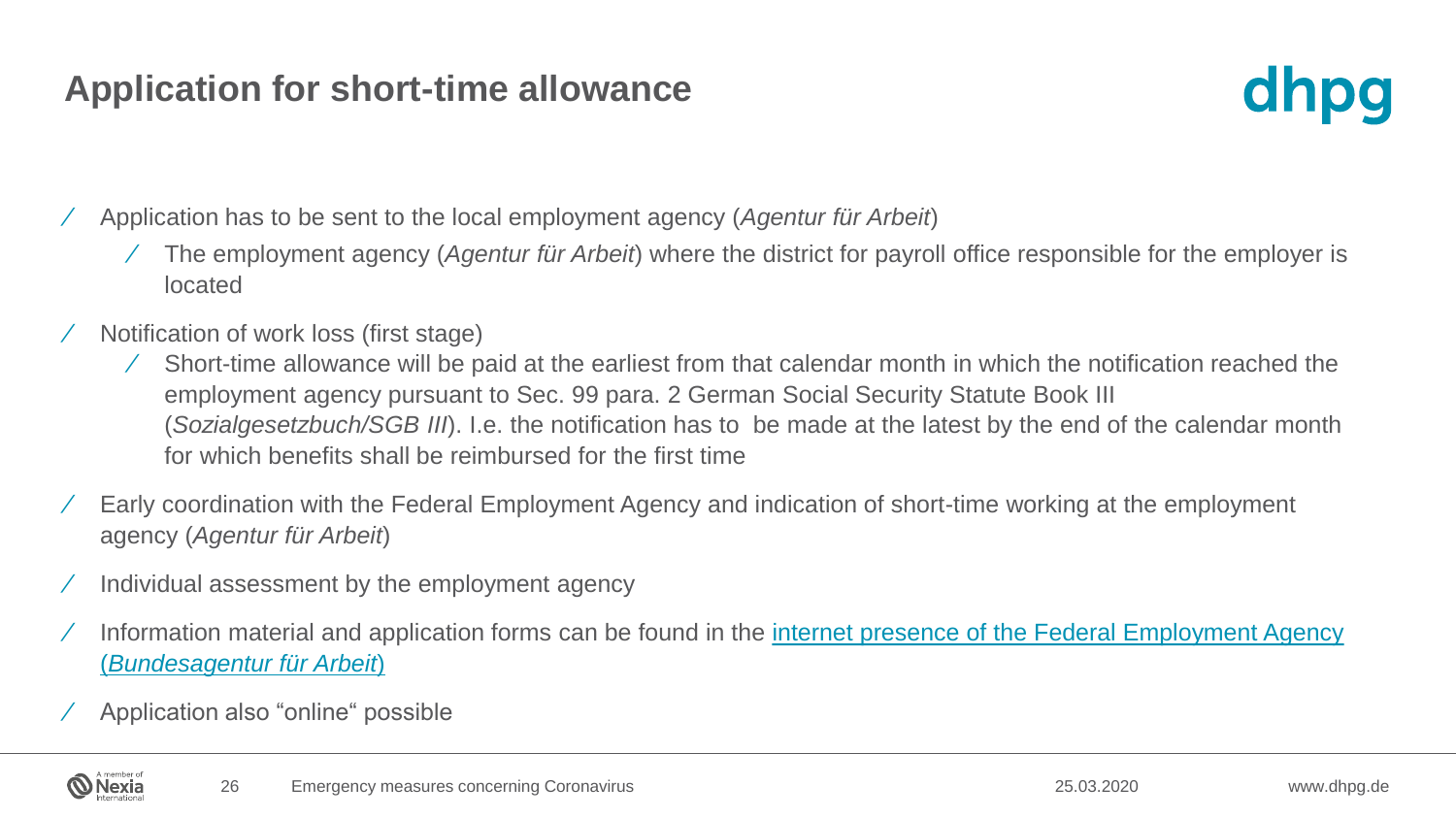#### **Payments for short-time working allowance**



- ⁄ Amount short-time allowance: like unemployment benefits (**67 %** of net remuneration difference for employees with at least one child, resp. **60 %** for employees without children)
- ⁄ Payment to employer for transfer to employee through payroll
- ⁄ Compensation claims pursuant to Sec. 56 German infection protection law (*Infektionsschutzgesetz / IfSG*) have priority over short-work allowances
- ⁄ Social security contributions have to be borne further by the employer
	- ⁄ **as of 03/2020: reimbursement by Federal Employment Agency**
- ⁄ Subscription period: twelve months at the highest
	- ⁄ prolongation up to 24 months possible by statutory order of the Federal Ministry of Labour and Social Affairs (*Bundesministerium für Arbeit und Soziales*)

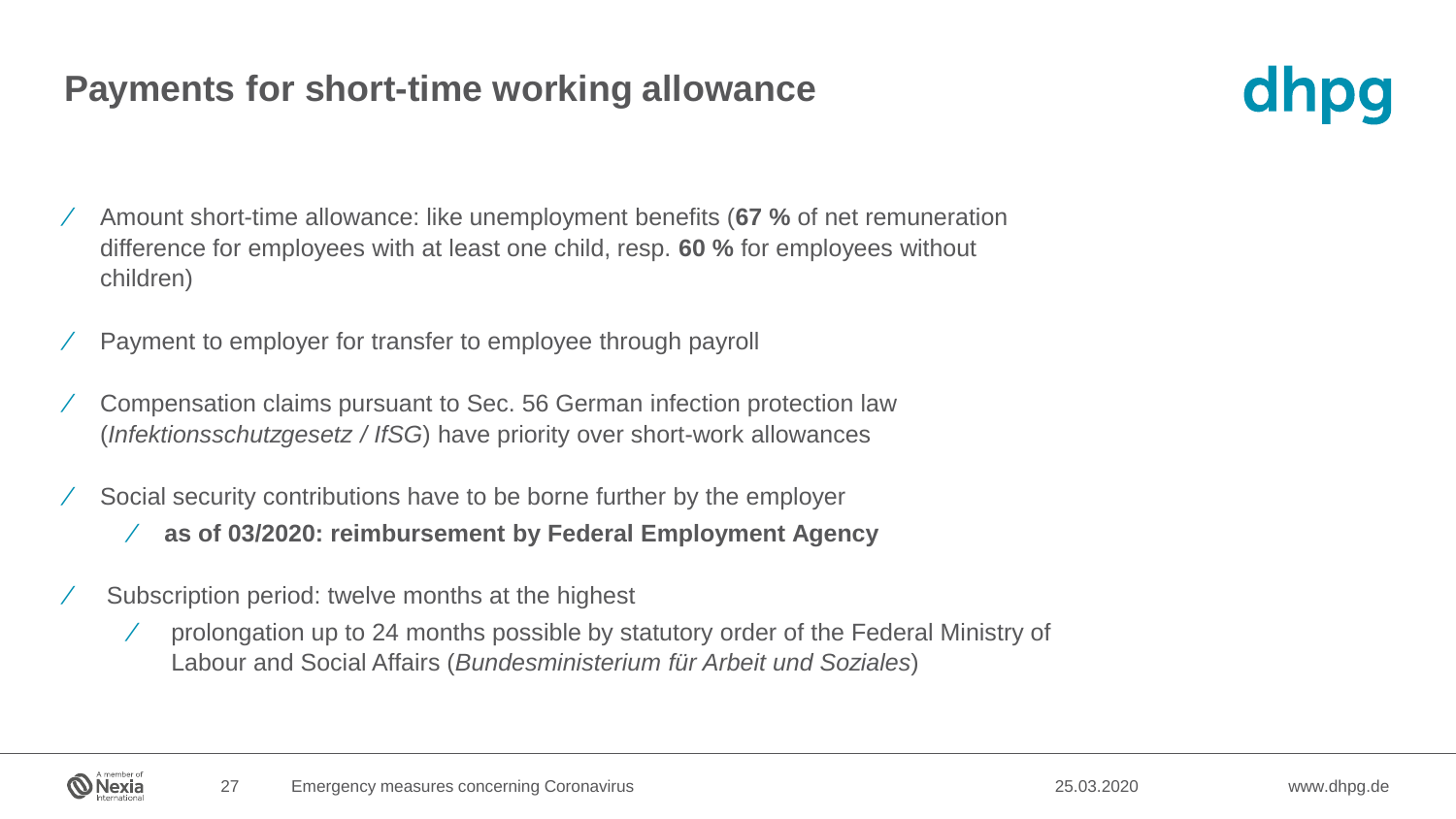

## Pandemic plan / guideline Coronavirus

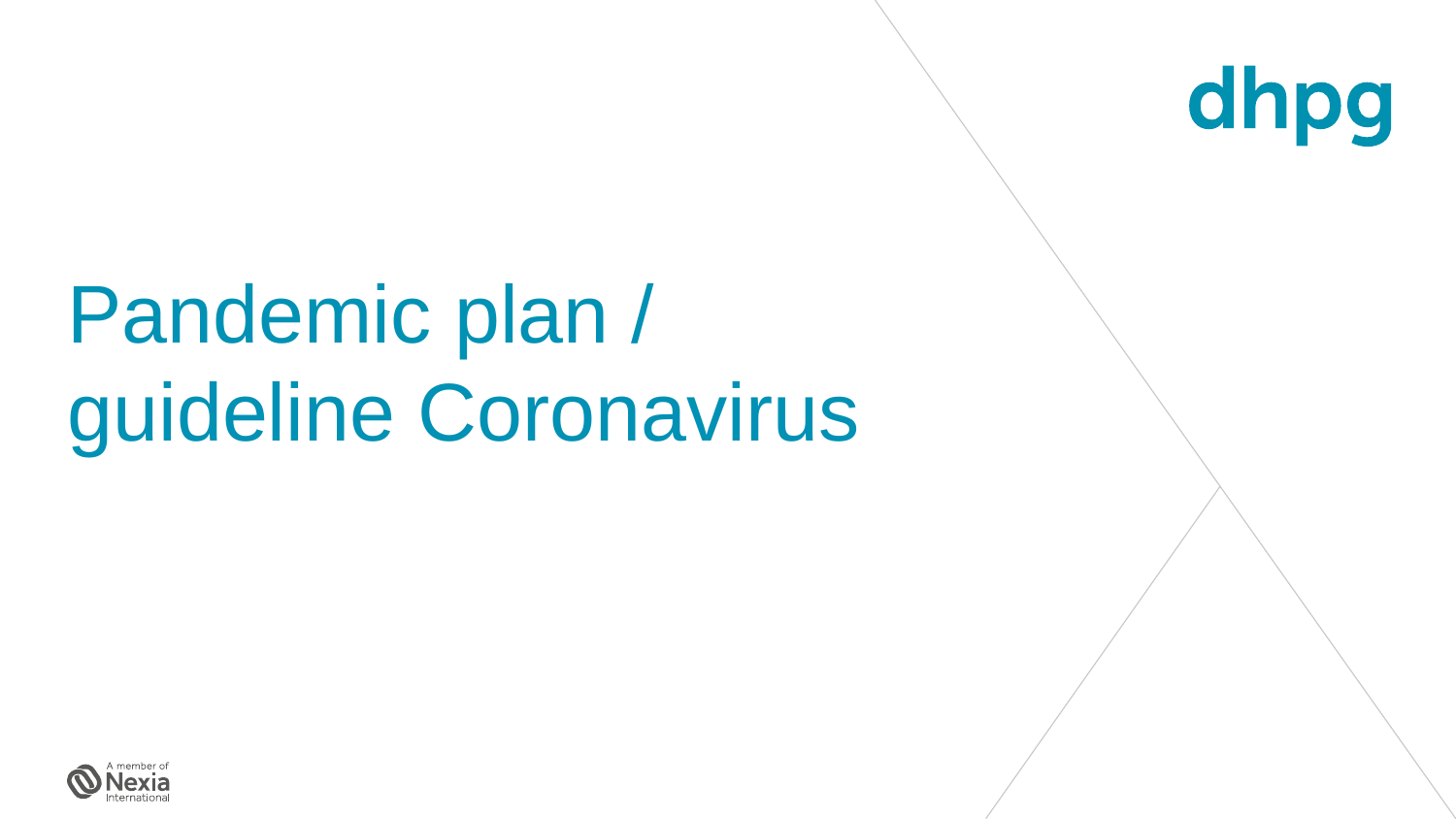#### **Pandemic plan / guideline Coronavirus**



- ⁄ Many companies are challenged for the first time to draw up a guideline (pandemic plan) for their company. What information is necessary? What are the processes? What responsibilities have to be assigned?
- ⁄ dhpg has developed a model guideline for clients which can be used as manual for prevention and reaction measures within the company and can be individually tailored to this.
- ⁄ The template has been prepared in a manner that it can be also used for other crisis or infection scenarios and can be acquired from dhpg at a flat-rate fee. It contains information on
	- ⁄ contact persons and responsibilities
	- ⁄ hygienic measures
	- ⁄ social interactions with endangered groups of employees
	- ⁄ catalogue of measures and escalation levels
	- ⁄ information obligations

⁄ **Note**: possibly the implementation of the guideline requires the co-determination of the works council

| ۰ |  |
|---|--|

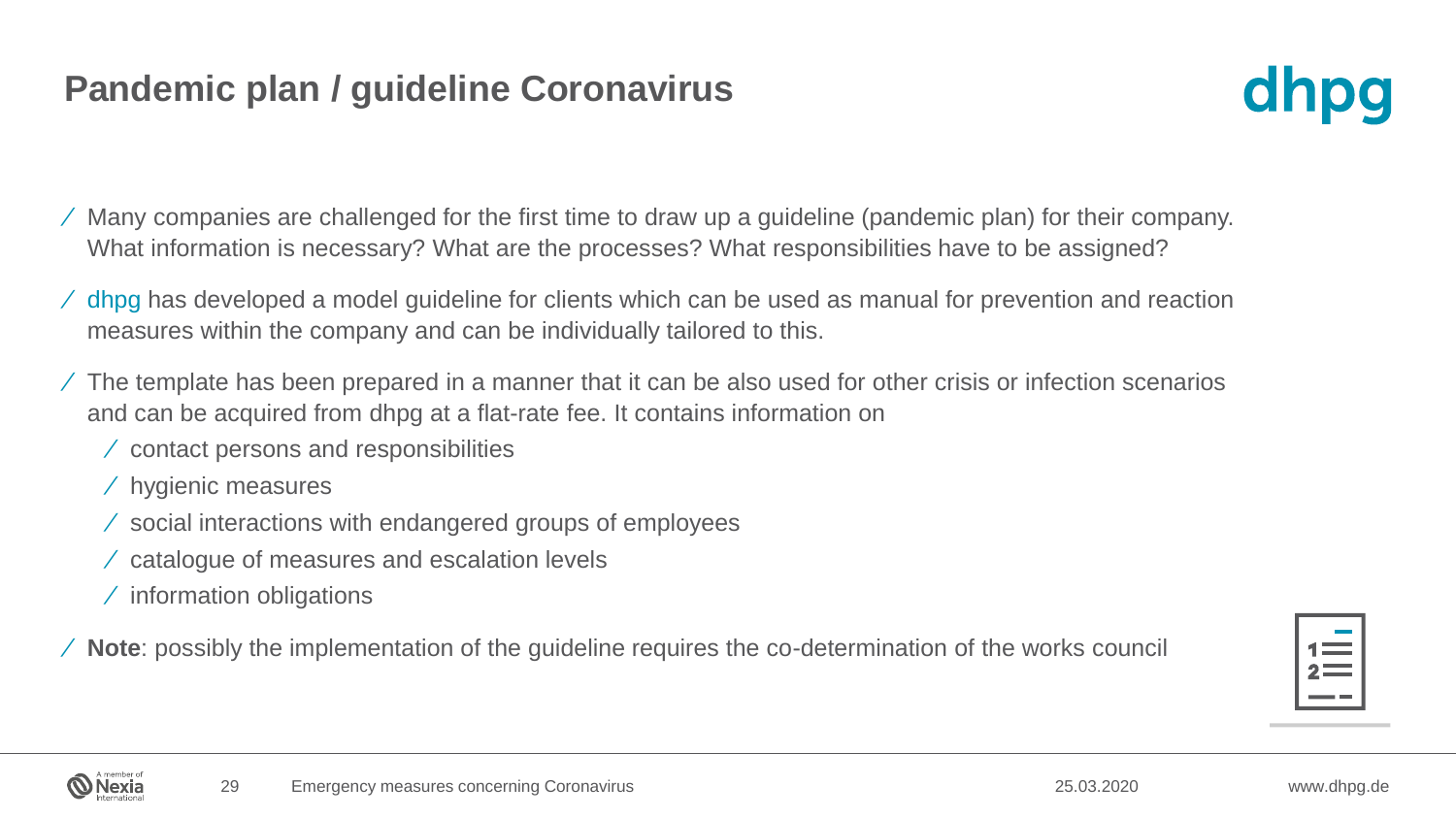Information for landlords and tenants (commercial rent)

dhpg

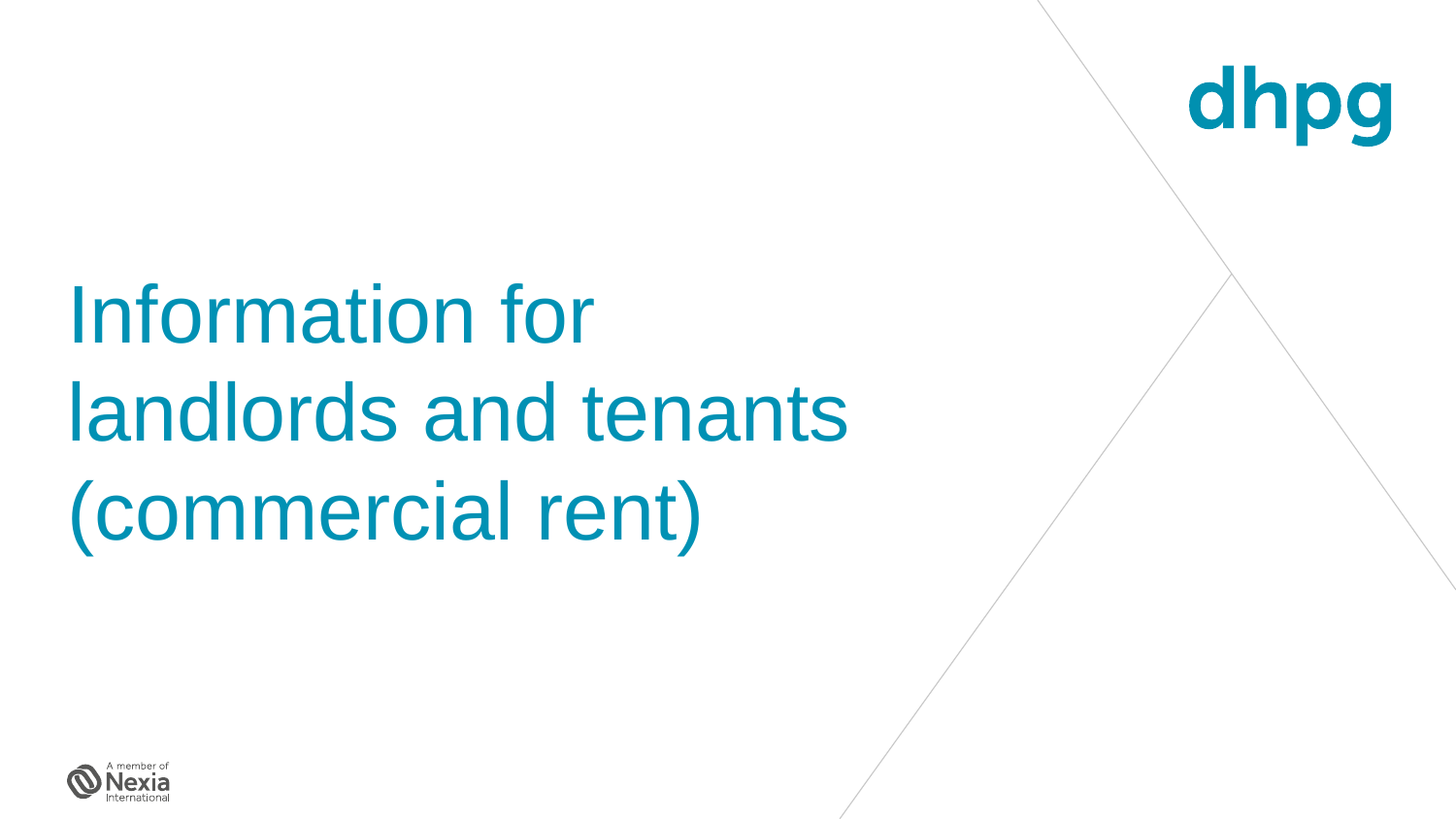#### **Commercial rents in times of precautionary closures (1)**



- ⁄ Even in the crisis, the lease parties are basically bound by their contractually agreed obligations. The landlord is obliged to allow the leased property to be used and the tenant to pay the contractually agreed rent.
- $\angle$  The prohibition of business operations due to administrative orders does not constitute a right to reduce the rent. The tenant bears the so-called use risk, in particular the risk of making profits from the leased property.
- $\angle$  In this context, the tenant is not entitled to terminate the rental agreement beyond the agreed or statutory periods. An adjustment claim of the contract according to the principles of loss of the commercial basis or contract adjustment will be excluded.
- ⁄ The German government has reacted and initiated a change in the law as part of the adopted Corona aid package. From April 2020, tenants can now reduce or even completely suspend their payments until June 2020 without this triggering the right of termination to which the landlord is entitled generally.

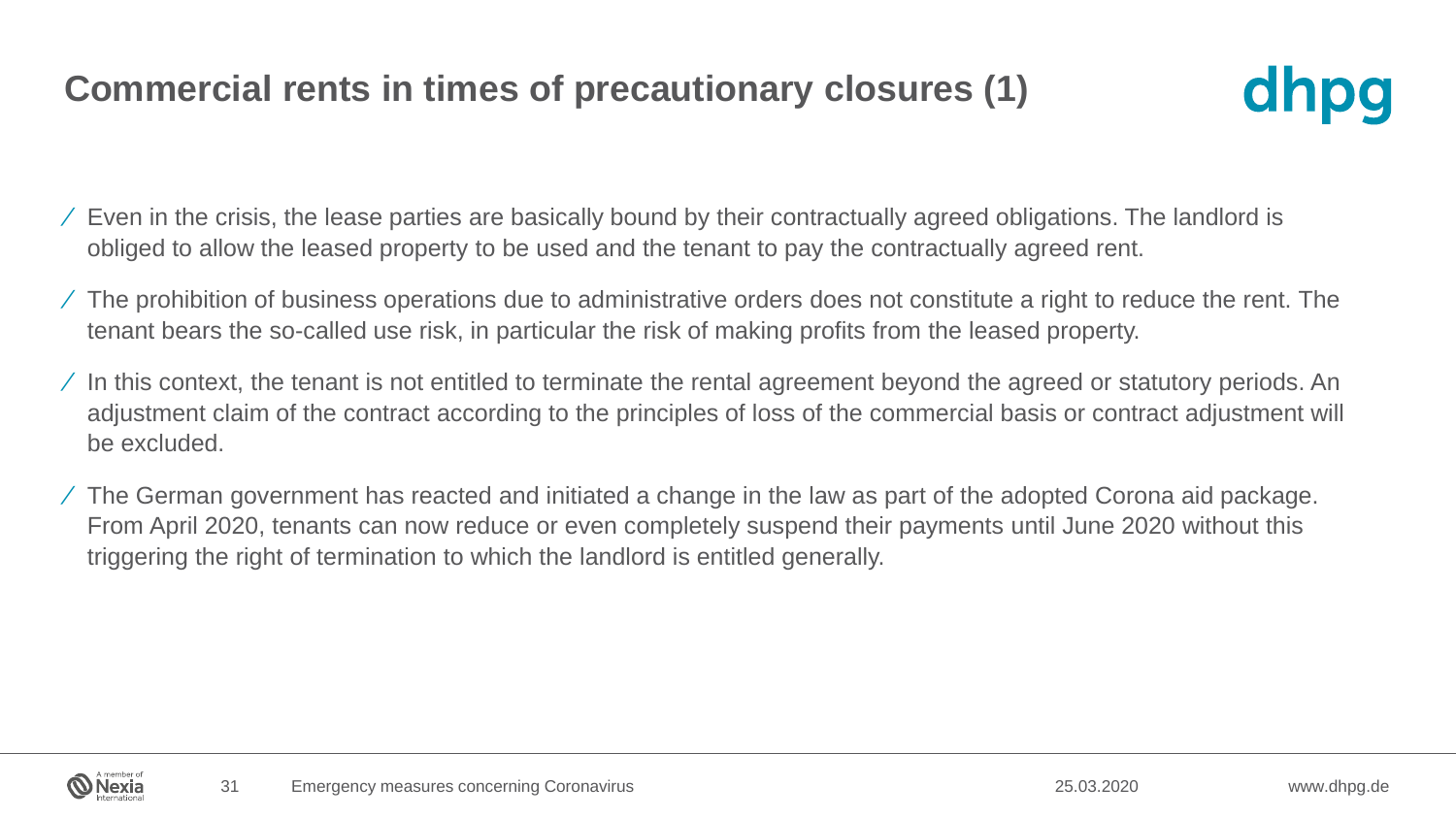## **Commercial rental space in times of precautionary closures (2)**



- ⁄ The tenant must substantiate that the payment difficulties are due to the Corona Pandemic.
- ⁄ Important for landlords and tenants: The suspended payments must be made up to June 2022.
- ⁄ The Lower House of the German Parliament (*Bundestag*) must still approve the bill in its session scheduled for 25 March, 2020. After that, the law should pass the Upper House of the German Parliament (*Bundesrat*) on 27 March, 2020.
- ⁄ In order to avoid disadvantages, we urgently advise not to stop or reduce the rent without contacting the landlord. Whether the prerequisites for the postponement planned by the legislator are met must be examined in each individual case.

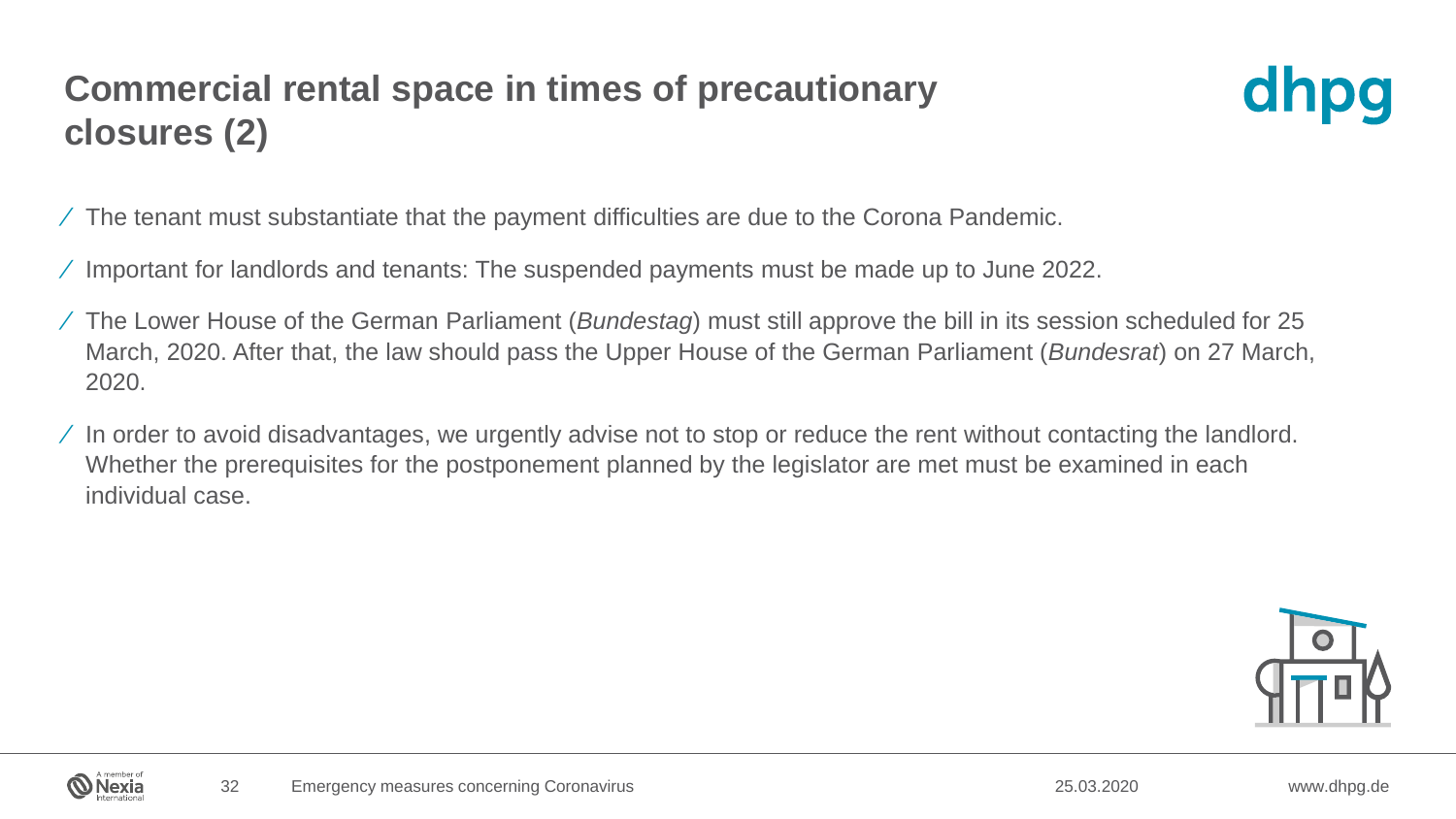

# Impacts on accounting value clarification versus value justification

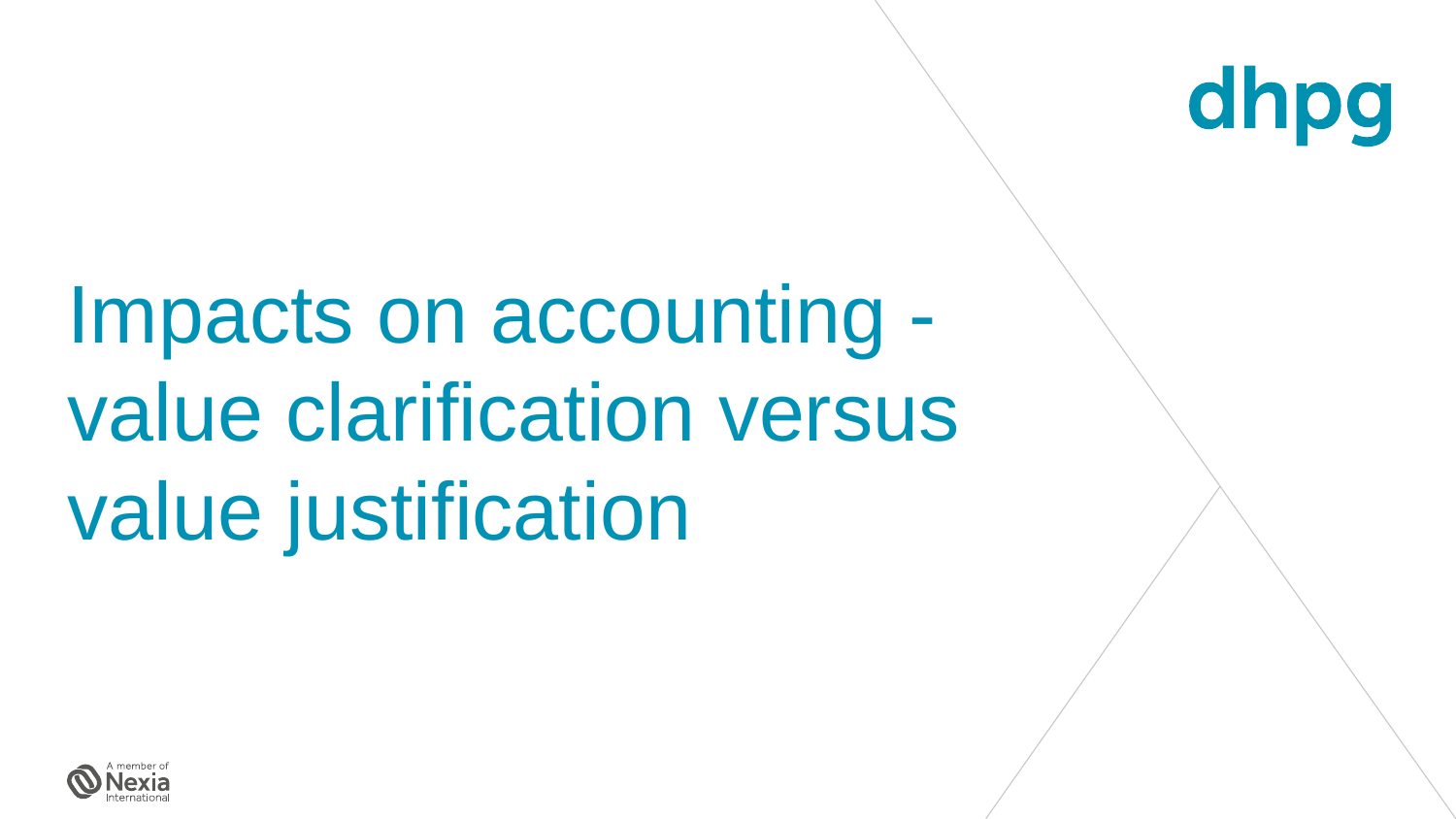## **Covid-19: Impacts on accounting – value clarification versus value justification (1)**



⁄ With regard to possible effects by the new Coronavirus (Covid-19) on financial reporting according to German Commercial Code as of the reporting date 31 December, 2019, the decisive factor is the extent to which the outbreak can be classified as a **value-clarifying** or **value-justifying** fact.

- ⁄ The difficulty regarding the classification (value-justifying versus value-clarifying) lies in the fact that the spread of Covid-19 is not restricted to a certain moment but represents a continuous process.
- ⁄ First cases of infections were known in December 2019, however, according to today's knowledge, they were regionally restricted. A sudden spread of the infection with economic consequences (closure of plants and impairments of supply chains and sales processes) only occurred as of January 2020.

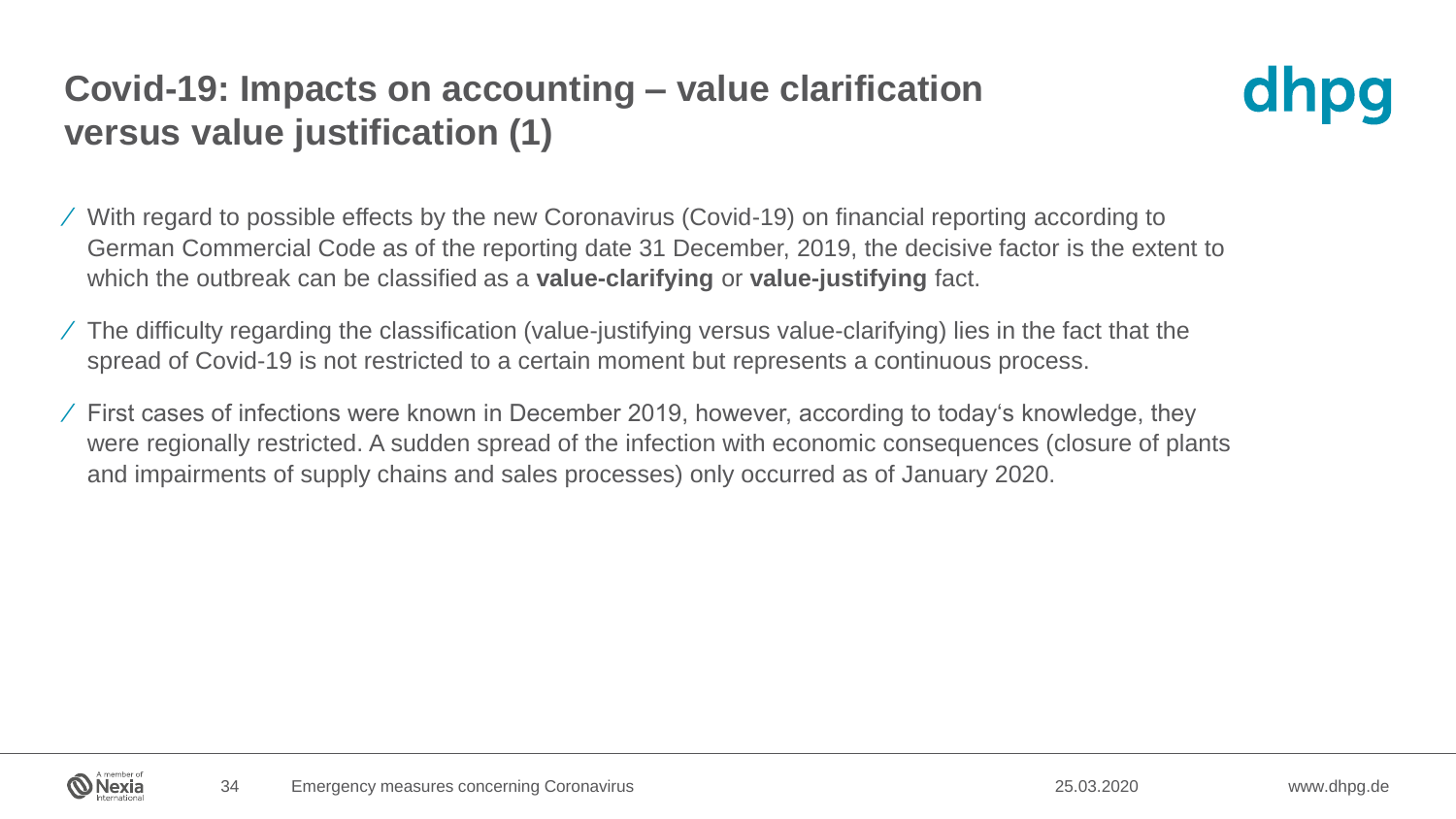## **Covid-19: Impacts on accounting – value clarification versus value justification (2)**



⁄ In the opinion of the Institute of Public Auditors in Germany (*Institut der Wirtschaftsprüfer / IDW*), it can be assumed that the developments around Covid-19 are to be classified as a global threat as **value justifying** and thus the outbreak of Covid-19 causally occurs in 2020.

- ⁄ Pursuant to Sec. 285 No. 33 German Commercial Code *(Handelsgesetzbuch / HGB)*, the financial statements up to 31 December, 2019 require **post-balance sheet reporting** and an **assessment in the (consolidated) management report** for the financial years ending on 31 December, 2019.
- ⁄ A significant exception results if the **going concern assumption** underlying the preparation of the financial statements can no longer be maintained. In this case, the financial statements as of 31 December, 2019 have to be prepared no longer under the going concern assumption, even if the causal event only occurred in the new financial year.



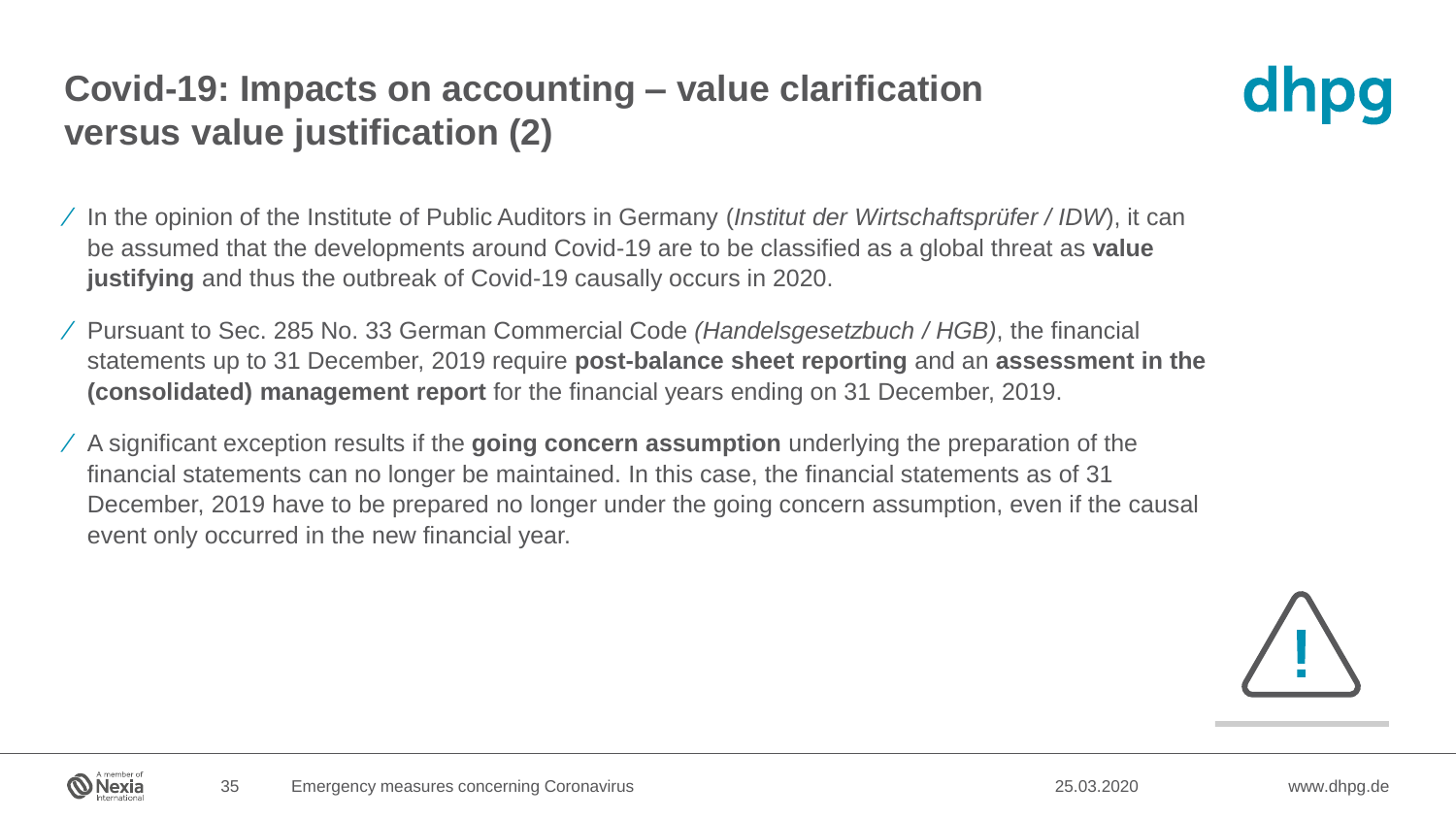### **Covid-19: Indication of risks in the (consolidated) management report**



⁄ Besides the post-balance sheet reporting in the notes to the financial statements pursuant to Sec. 285 No. 33 German Commercial Code (HGB), a presentation of the risks in the (consolidated) management report for the financial year 2019 is required.

⁄ The risk report should be particularly mentioned with reference to the **development around the Covid-19 as relevant risk factor** regarding the **achievement of forecasts** or **corporate objectives**.

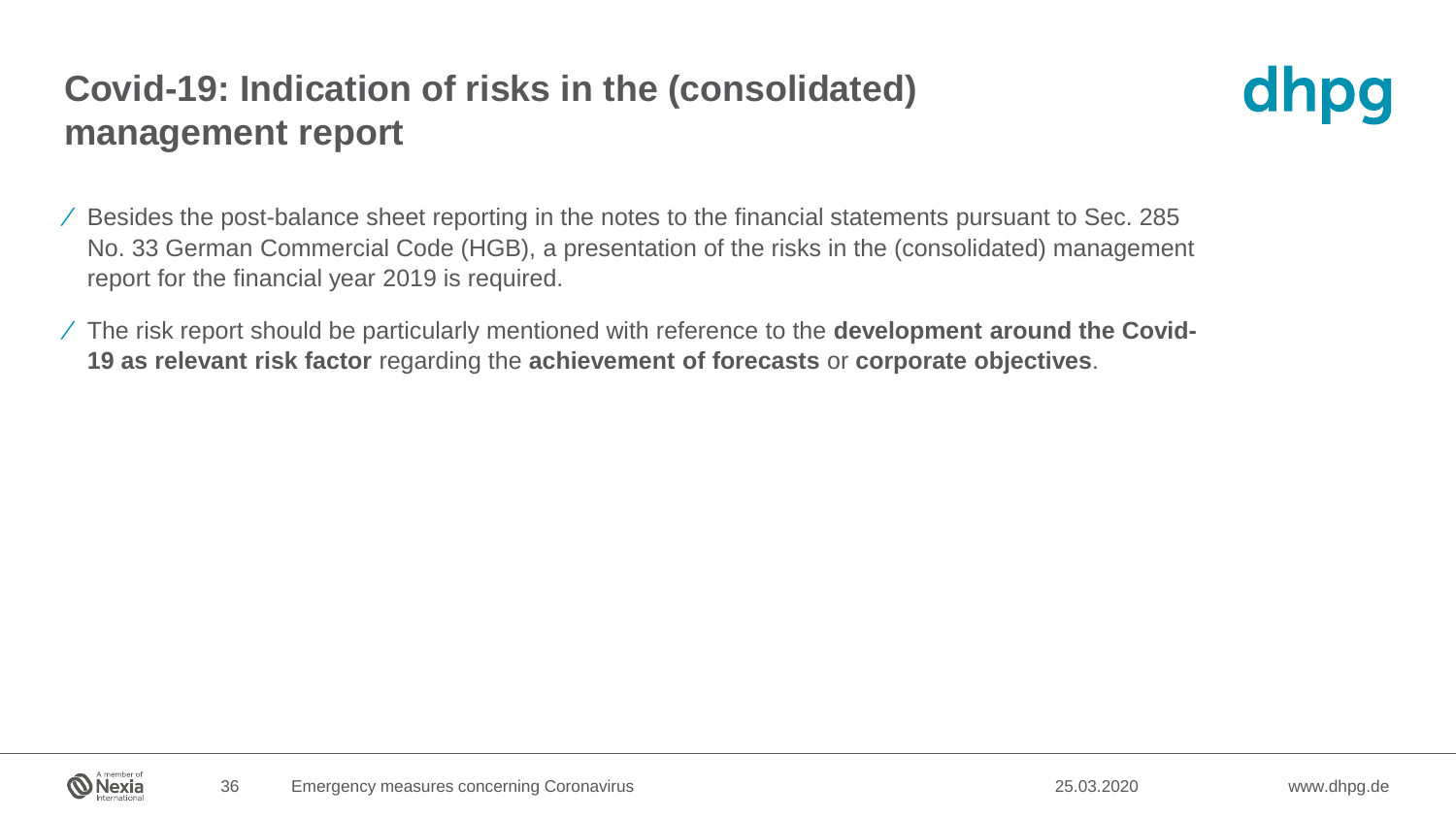

# Coronavirus also affects IT security